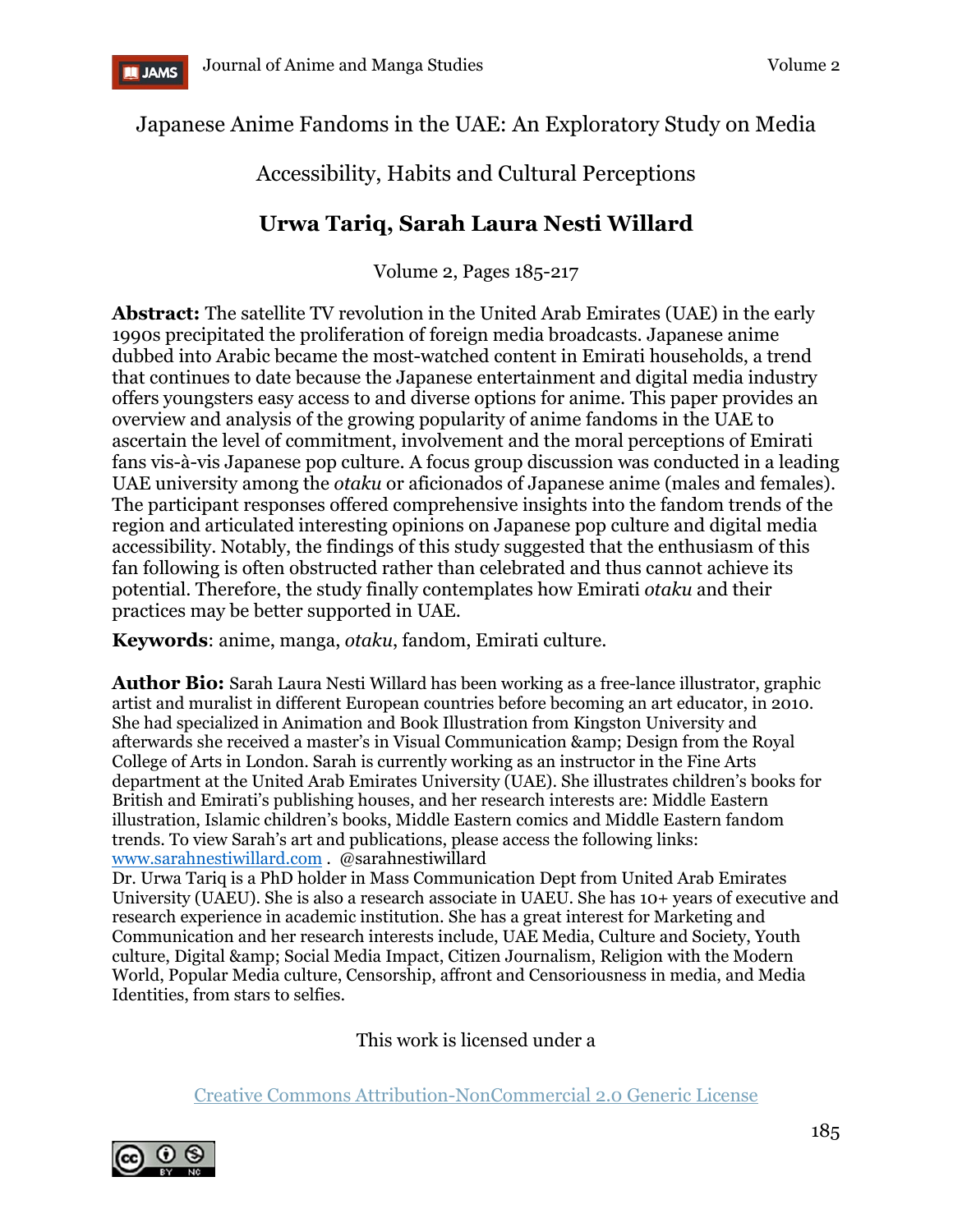# **Introduction**

In 2019, the anime festival Game-Con and the Middle East Film and Comic Con (MEFCC) attracted immense attention from Dubai residents. Over 50,000 youngsters attended and cosplayed (costume roleplayed) at the three-day pop culture extravaganza[1.](#page-22-0) The event represented an explosion of Eastern and Western pop fusion; however, Emirati youngsters evinced greater interest in Japanese cultural productions<sup>2</sup>.

Comic-Cons and anime festivals are cultural exhibitions for aficionados: they bring together fans, cosplayers, actors, content producers, merchandisers, and artists in stimulating settings. They also offer the Emirati a platform to showcase their creativity and talents by selling their own fan art and manga as merchandise[3.](#page-22-2)

There is a current escalation in Emirati fandoms relating to anime and manga[4.](#page-22-3) The previous generations of Emiratis were more fascinated by Japanese traditions (e.g., language, lifestyle, morals and values, education system) and manufactured goods (e.g., beauty, electronics, automobiles). Conversely, young Emiratis are now more drawn to Japanese pop culture<sup>[5](#page-22-4)</sup>. Globalization has also allowed young enthusiasts to venture into digital media in larger numbers, enabled the creation of online groups, and generated unprecedented public exposure to clubs, events, platforms, and fan communities<sup>[6](#page-22-5)</sup>.

## **Literature Review**

The global appeal of cosplay, anime, and manga constitutes an important aspect of Japanese pop culture[7](#page-22-6). 'Manga' refers to Japanese comics serialized in magazines or books. 'Anime' is the Japanese word for animation, and the term is attributed to Japanese-style animated films and television shows adapted from popular manga series. The Japanese term *otaku* refers to fans devoted to manga, anime, and video games<sup>8</sup>. *O taku* are often characterized as introverted personalities displaying an obsessive and

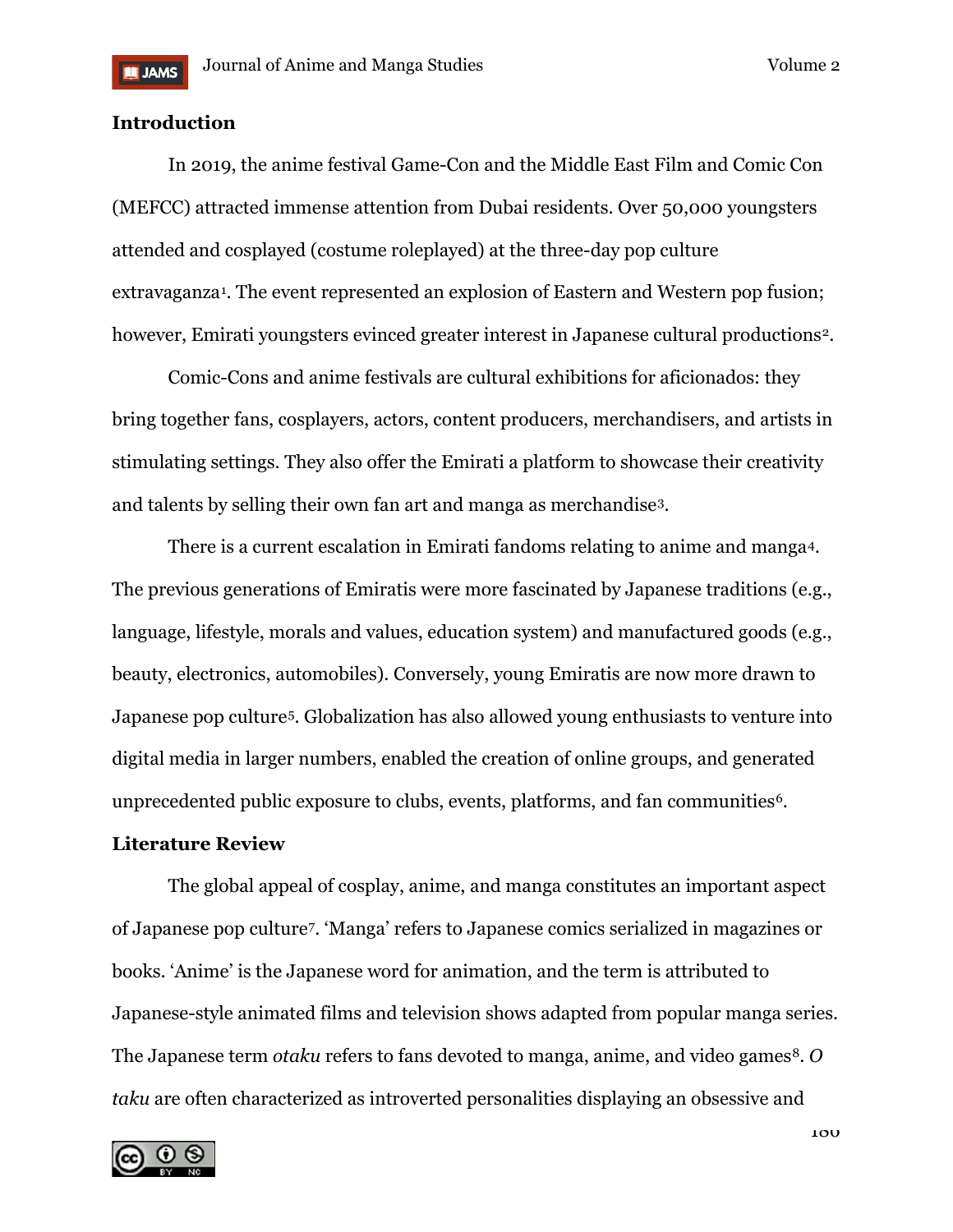

extreme affiliation to the objects of their attention<sup>9</sup>. Fandom denotes a subculture typified by a feeling of empathy and camaraderie among fans who share a common passion[10](#page-22-9) and express it in diverse ways, such as by watching anime, translating or reading manga, creating artwork, networking with fans, and fan dubbing. Cosplay is another means of expressing devotion: fans dress up as fictional characters from anime or manga and join masquerades and act and pose for photographs[11](#page-22-10). In terms of demography, anime fans tend to comprise of youths[12.](#page-22-11)

The *otaku* subculture spawned in Japan in the late 1960s and early 1970s. It reached countries such as South Korea, China, Russia and Great Britain, among others, in a very short period, inciting general interest in ordinary people and experts who have since tried to illustrate this phenomenon in multiple ways. Additionally, researchers have highlighted that scattered *otaku* subcultures have grown in different directions, each developing its own characteristics<sup>[13](#page-22-12)</sup>. For instance, Newitz scrutinized the *otaku* in the USA and affirmed that American *otaku* understand and enjoy Japanese pop culture because of its extensive referential connection with the western world. Consequently, Americans can reflect on their own culture as they consume manga and anime, without feeling responsible towards relating to the culture that created the content<sup>[14](#page-22-13)</sup>.

The so-called *otaku* subculture has often been socially stigmatized because of its behavioural patterns[15.](#page-22-14) Approximately two decades ago Jenson's observation on fandoms unveiled social hypocrisy that led him to reconsider the role of fandoms within society. Fandoms were initially described as people attracted to the ordinary, popular, cheap and easily attainable entertainment options, and the 'superior' social classes regarded them with disdain. Subsequently, fandoms were re-conceptualized as emergent forces of self-sustained communities that represented sources of joy and

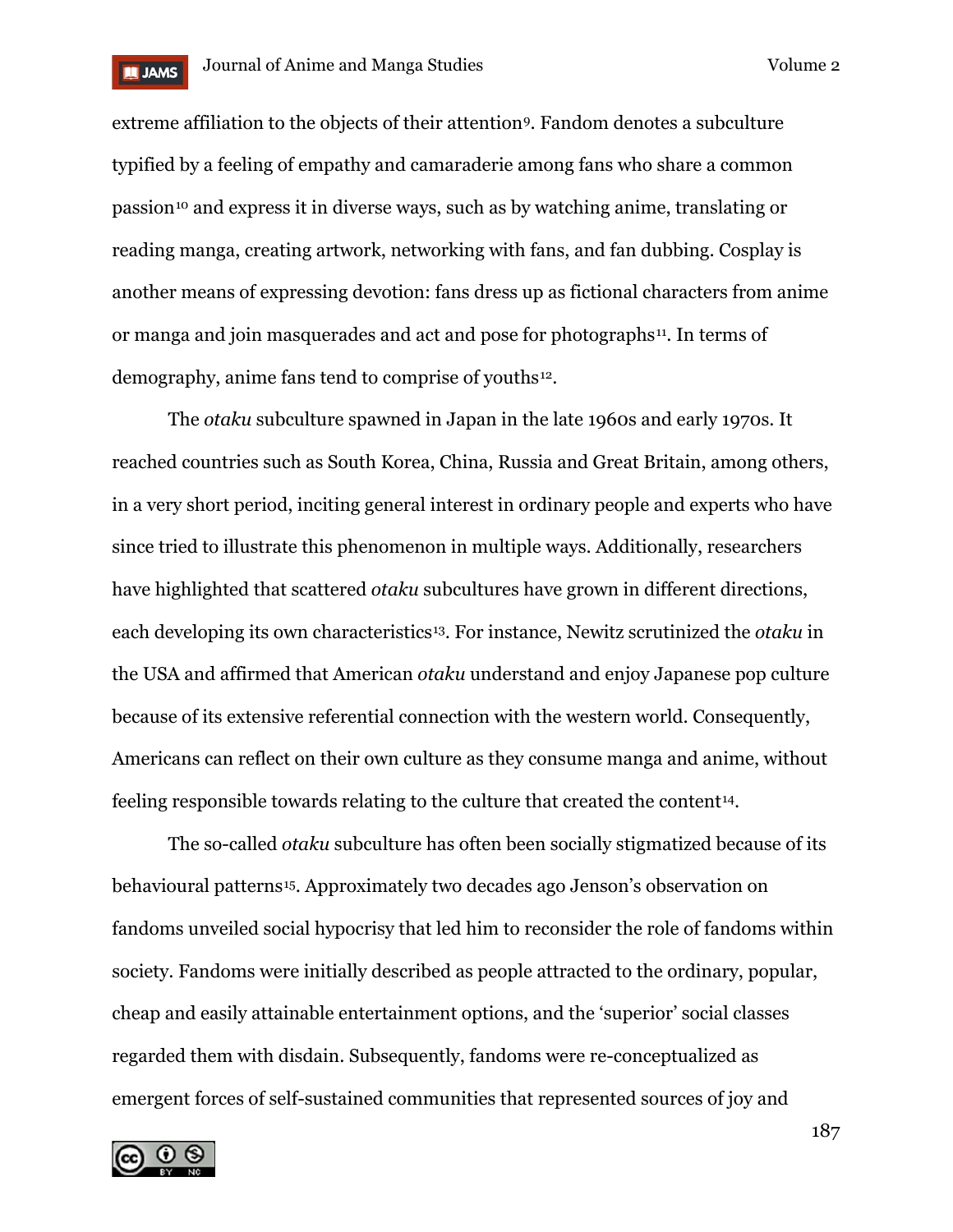

pleasure to their members[16.](#page-23-0) Even though the negative connotations of *otaku* have now considerably diminished<sup>[17](#page-23-1)</sup>, the culture of fandoms is still regarded as a niche, layered and polycentric phenomenon<sup>[18](#page-23-2)</sup> symbolizing social fragmentation and a resistance to obeying traditional social codes[19.](#page-23-3) In congruence with this theory, a recent study revealed that Portuguese youth were turning into anime fans primarily for para-social and escapist reasons rather than socio-informational or pastime-related motives<sup>[20](#page-23-4)</sup>. Another investigation on Italian otaku has revealed that on the internet diverse fan groups tend to assemble to focus simultaneously on one subject, even if briefly. As they use English as a lingua franca to communicate among them, they can be distinguished from other online communities by their shared use of Italianised memes, which are used to discuss Italian pop culture and social habits. Morgandi regarded these groups as "a de-globalized, niched, layered, and polycentric culture"[21.](#page-23-5)

The abovementioned studies serve as a foundation that can facilitate the definition and comparison of Emirati *otaku* by illuminating how these enthusiasts project a popular culture onto themselves, how they assimilate within their own society and how their fandom patterns relate to other anime and manga fandom communities.

### **The Roots of Anime in the UAE**

Anime was introduced to the United Arab Emirates (UAE) in the 1970s when national television channels of the Gulf countries began to broadcast programs originating in non-Arab countries, primarily Japan<sup>[22](#page-23-6)</sup>. Government-operated channels were tasked with filling slots designated for children with inexpensive and quickly produced content. Animated cartoons were considered juvenile; hence, minimal efforts were expended on the establishment of local animation studios. Japanese animation was favoured for children because it required negligible censorship and matched the

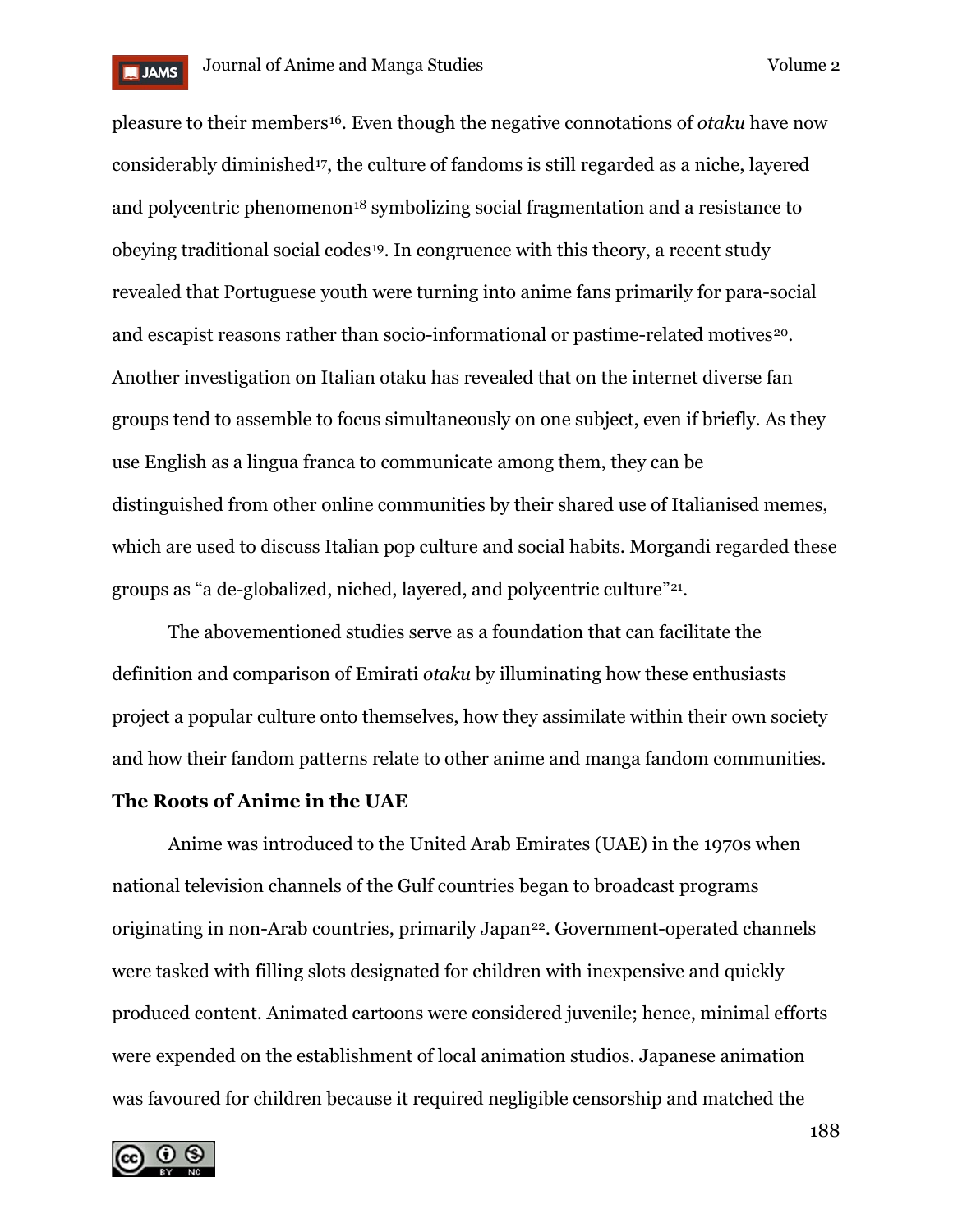

strict moral codes and traditions of the UAE[23](#page-23-7). Likewise, most Arab audiences admired Japanese anime series because of their storylines, values, simplicity, and characters<sup>[24](#page-23-8)</sup>. A 2002 study conducted on viewing patterns of children on UAE television channels revealed the immense popularity of imported programs<sup>[25](#page-23-9)</sup>. The study reported that Japanese-origin cartoons were preferred and were the most viewed; they attracted the attention of children, were easy to understand and their characters were more interesting than the personae of local cartoons. Parents also felt that anime storylines imparted positive messages on moral values and aligned with their beliefs[26.](#page-23-10)

Japanese anime series were popular because they offered simple narratives about the triumph of good over evil, created a long-lasting impression on their viewers and generated a considerably loyal audience<sup>[27](#page-23-11)</sup>. Since their introduction to the UAE, Japanese cartoons have remained the staple media content for children in every Emirati household<sup>28</sup>. Often Emirati children who grew up watching Japanese cartoons tend to follow their parents' habits.[29](#page-23-13)

# **Factors Contributing to the Growth of Anime** *Otaku* **in the UAE**

Economic, cultural, and technological factors have facilitated the diffusion of anime o*taku* in the UAE. The animation-based industry is often called 'Japan's greatest cultural export'[30.](#page-23-14) The Japanese government noticed an economic opportunity around the 1990s: the anime industry could be utilized as an aspect of Japanese soft power to influence the international public, especially younger generations[31.](#page-23-15) It found a fertile market in the Middle East<sup>[32](#page-23-16)</sup>. Many Emirati youths have gotten addicted to the consumption of manga, anime, and their subproducts, signal ing an increased absorption of Japanese culture. The enthusiasm for manga and anime often causes

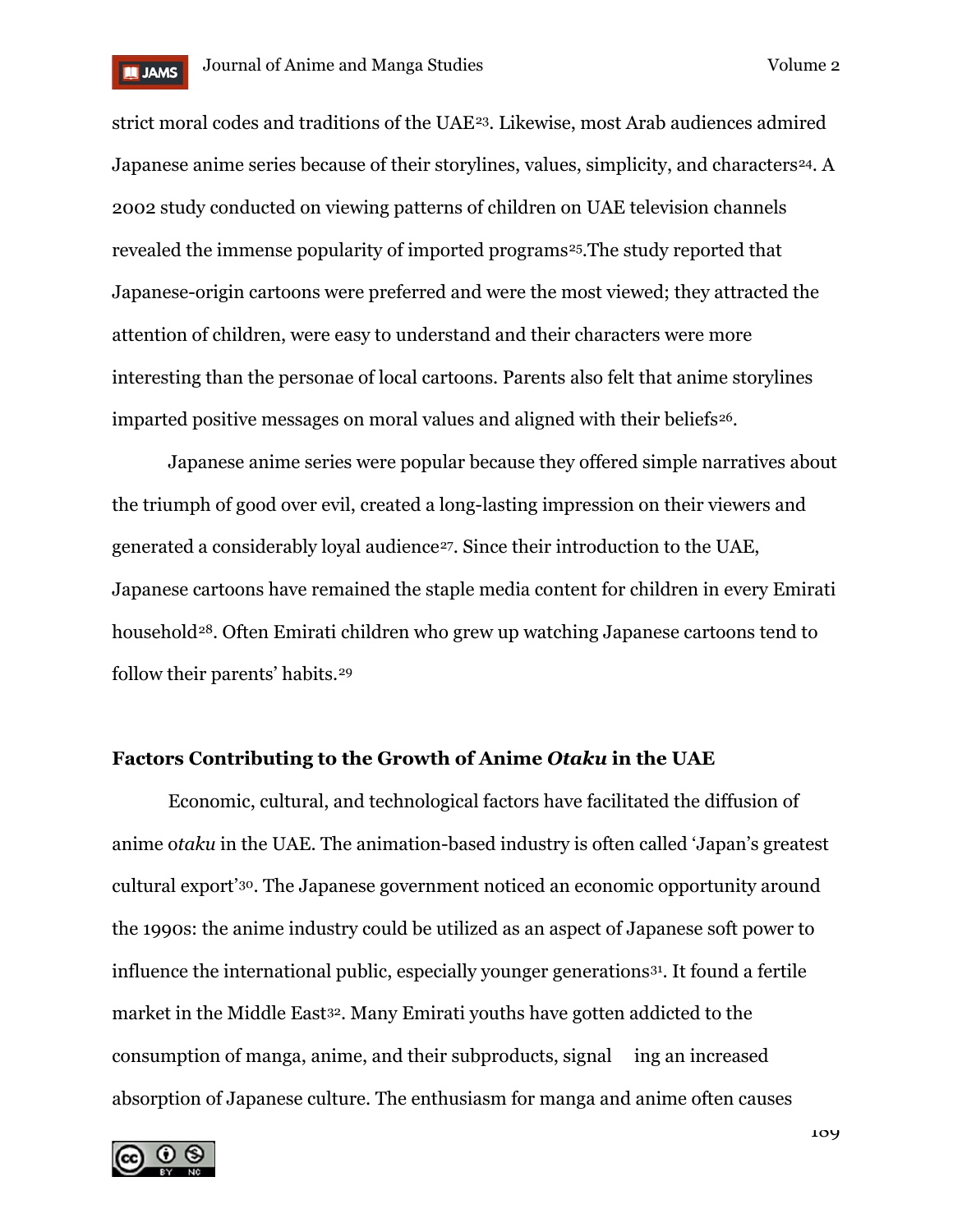

Emirati youth to seek deeper associations with Japan and manifests as language learning, travel ing, eating Japanese food, etc<sup>33</sup>.

From a psychological perspective, anime shows differ from standard cartoons and thus tend to attract broader audiences. Their elaborate and profound narratives, production techniques, and unconventional characters belie the misconception that animations are reserved for children[34.](#page-23-18) Dalil has affirmed that anime storylines are difficult to predict; thus, they elicit the curiosity of viewers who become intensely involved with the narrative[35.](#page-24-0) Emotions are pivotal to this identification process between the audience and the characters of anime; audience members experience the reception and interpretation of the text internally as if the events were happening to them[36.](#page-24-1) The development of characters also appeals to youths because the shifts demonstrate that they can also be strong and face their problems like adults[37](#page-24-2).

Anime and manga have become easily accessible. The ubiquitous presence of digital content independent of state-controlled media offers youngsters diverse viewing choices[38](#page-24-3). Young viewers seek high-quality productions that include engaging visual effects and realistic animations because they can consume increasingly immersive content through ultra-high-definition televisions, tablets, smartphones, and virtual reality devices[39.](#page-24-4) Digital media platforms in the UAE provide easy access to a wide range of anime and manga free or at a negligible cost. They also encourage Emirati *otaku*, bloggers and fans to form a community and participate in the development and exchange of fan-made productions<sup>[40](#page-24-5)</sup> and *scanlations*<sup>41</sup>. Digital media facilitate connections between enthusiasts and generate new forms of fandoms; for instance, several online manga and anime clubs are headquartered in high schools and

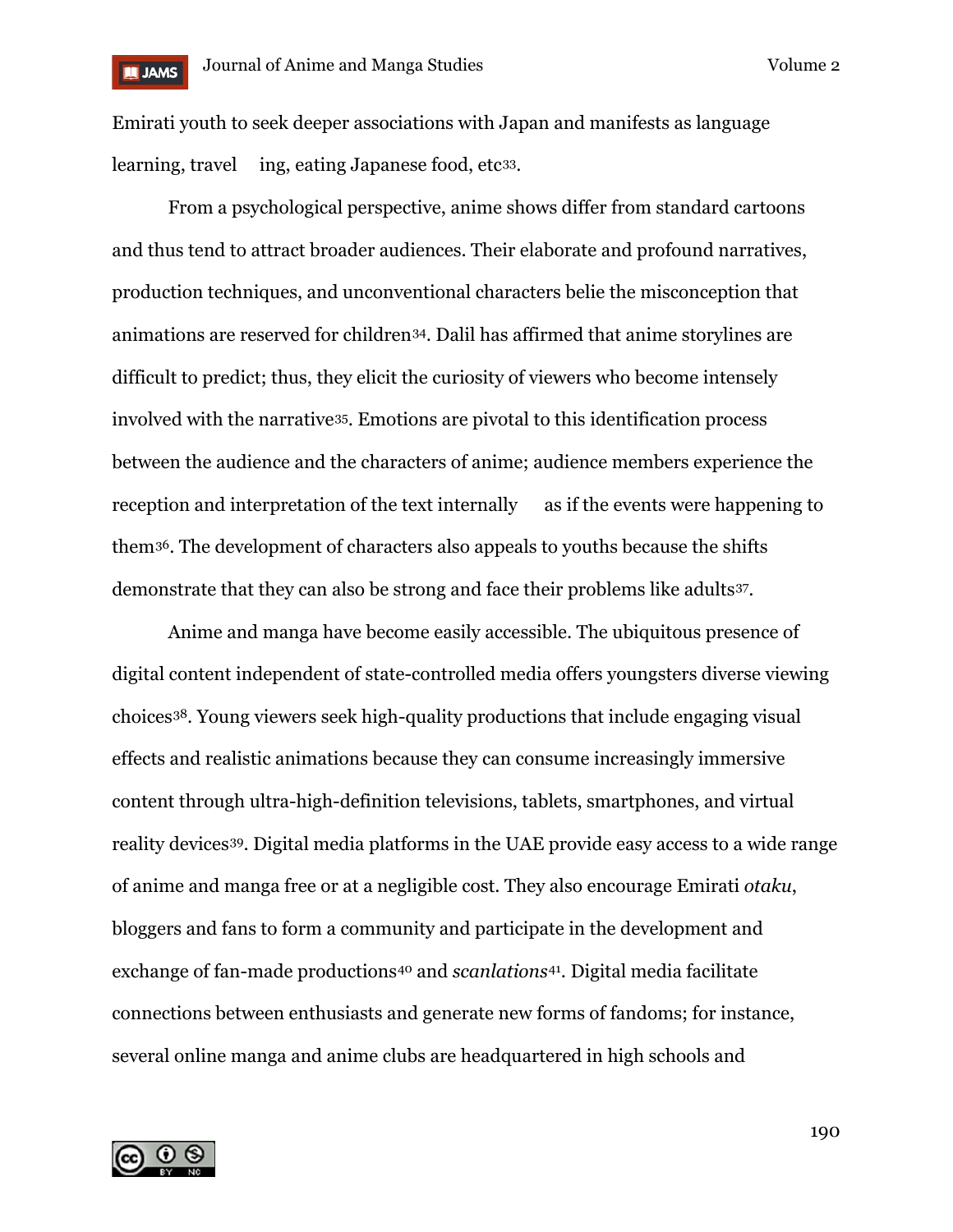

universities[42.](#page-24-7) Fans connect online to participate in Japanese gaming communities, podcasts, Comic-Con conventions, and anime festivals[43.](#page-24-8)

However, extant academic investigations addressing the habits, needs, modes of access and tendencies of Emirati *otaku* remain scant. Therefore, the present paper explores a neglected but crucially important dimension of the history and theory of anime fandoms: the social tendencies, media consumption habits, and cultural perceptions of anime *otaku* in the UAE.

#### **Research Objective**

This study analyses the anime phenomenon and its impact on anime fandoms in the UAE. In so doing, it offers valuable insights into the contemporary unfolding of socio-cultural habits in the UAE and contributes to varied ramifications with respect to fandom studies. More specifically, it postulates and examines the following assumption: if the Emirati have been exposed to Japanese popular culture from an early age, local anime fans should evince specific patterns and archetypes conforming to that culture.

Discrete aspects pertaining to Emirati *otaku* must be evaluated to ascertain the validity of the above assumption. The first section of this study tackles the reasons for the strong visual, emotional and contextual appeal of manga and anime for their aficionados to grasp why fans are attracted to this art form. Subsequently, the study explores how enthusiasts in the UAE access manga and anime and interact with these genres. In so doing, it attempts to understand their involvement with other fans and appraise their level of commitment in comparison to other *otaku* communities. Next, the study assesses whether and how fans are culturally affected by anime and manga. Ultimately the present investigation seeks to reveal whether the UAE *otaku* also partake in the hybridization of their own culture.

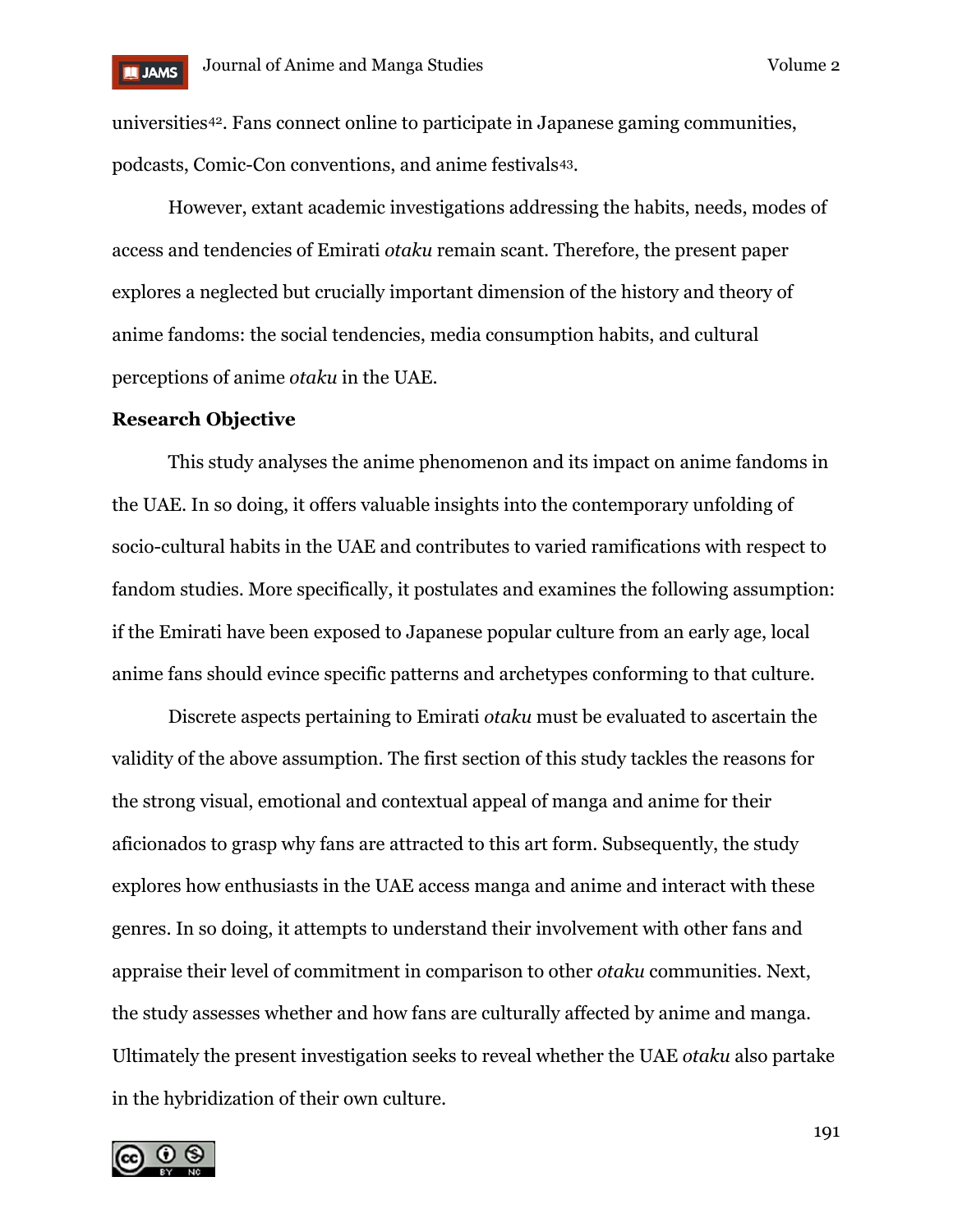

Hence, the main research questions posed for this study are as follows: RQ1: What aspects of Japanese anime and manga appeal to Emirati youth? RQ2: What are the modes of media access and consumption patterns of the Emirati youth with regard to Japanese anime and manga?

RQ3: How do Japanese anime and manga influence Emirati cultural values?

# **Methodology**

A qualitative approach was selected for this exploratory study. The scarcity of literature examining the UAE's animation industry and fandom tendencies prompted the researchers to utilize in-depth focus groups as their primary sources of data collection. This method offered adequate flexibility, was less time-consuming compared to personal interviews, and allowed the researchers to interact directly with the respondents[44.](#page-24-9) It also facilitated the exploration of shared beliefs in the expression of views and aided the stimulation of new ideas among the participants, all aspects that were essential to the accomplishment of the study.

All of the targeted respondents were students enrolled in a university in the UAE. Female respondents were selected from the Anime and Japanese Club, whereas male respondents were chosen based on their responses to a poster created and publicized in the male lounge area. All prospective participants were orally questioned before being shortlisted to ascertain their individual knowledge of Japanese animation and the animation industry in the UAE. A total of 24 students aged 17–22 years and enrolled in discrete colleges (12 males and 12 females) were subsequently selected. The respondents were divided into four groups of six males and six females to better handle the large number of participants, and four interviews were conducted (six respondents per interview) in gender-segregated groups because of cultural and privacy constraints.

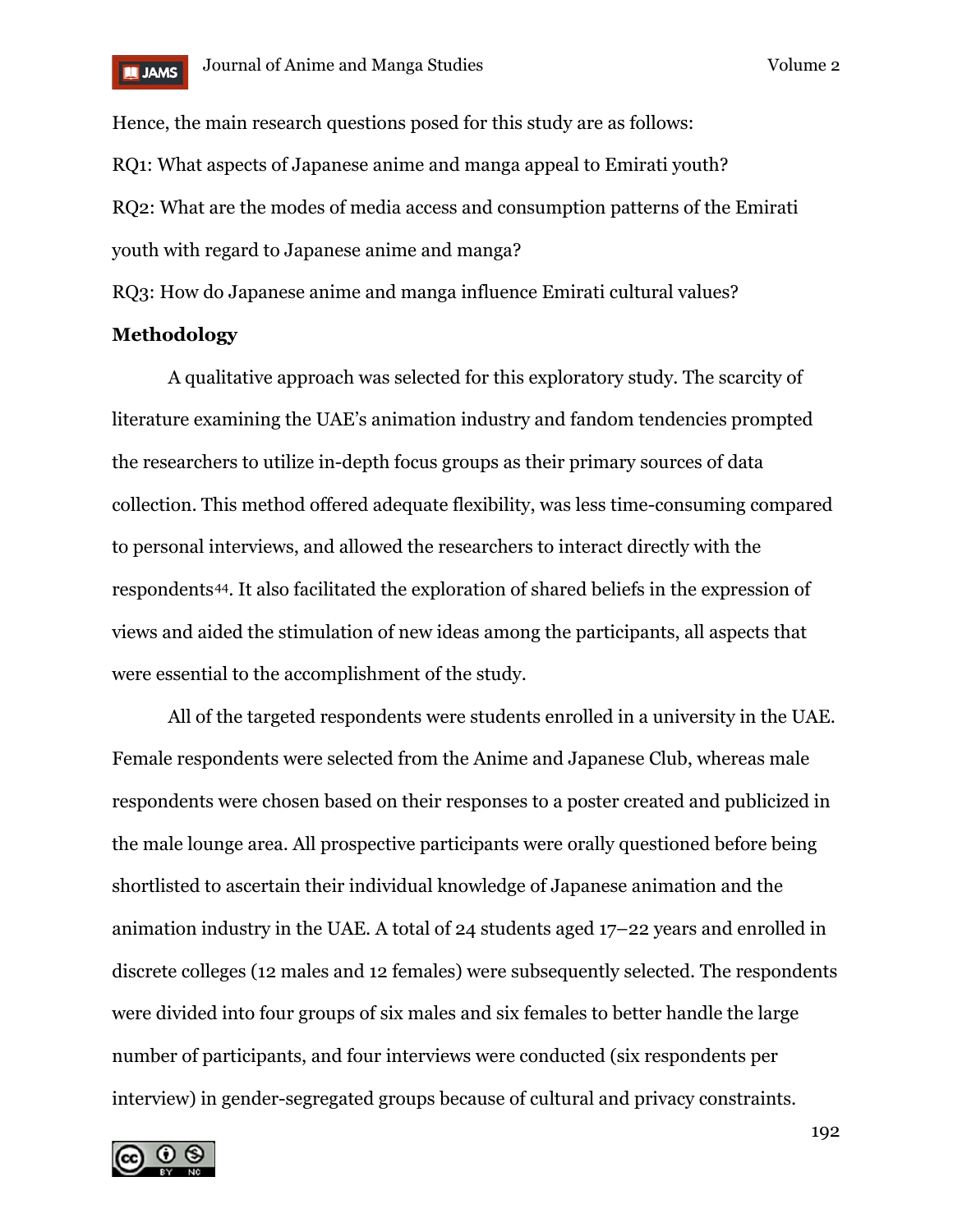During the focus group discussions, an assistant helped the main interviewer by taking notes of the participants' responses, and another recorded their voices. The presence of two assistants enhanced the reliability of the findings as the analyses were cross- checked manually to discover similarities and discrepancies. Each interview lasted approximately 60–90 minutes, and the participants were identified by numbers rather than names to preserve confidentiality. The recordings were transcribed and assessed according to the qualitative first and second cycle coding methods[45](#page-24-10). In the first cycle, the answers were categorized into descriptive strings and were specifically grouped under the words 'appeal', 'intrigue', 'habits' and 'difference'. The summarized first cycle strings were inserted into columns and matched with pattern codes of participant's explanations, in relation to the question asked. The data helped explore some common themes which are addressed in the research findings.

#### **Research Findings**

# *Features of Japanese Anime and Manga that Appeal to Emirati Youth*

Participants' attraction to anime and manga was reported as a fascination towards the originality of the content, soundtracks, storylines, interesting characters and artwork. Most females thought the Japanese anime storytelling style was unique, balanced and could tackle serious issues with profundity, humour, tragedy, and drama. "Anime are interesting, they go in-depth emotionally and story wise; they reflect Japanese culture and the way they tend to stick to normal routine in their daily life. They [people] find anime to basically vent their feelings and express more bizarre behaviour, that's what attracts us to anime storyline" (Respondent 9).

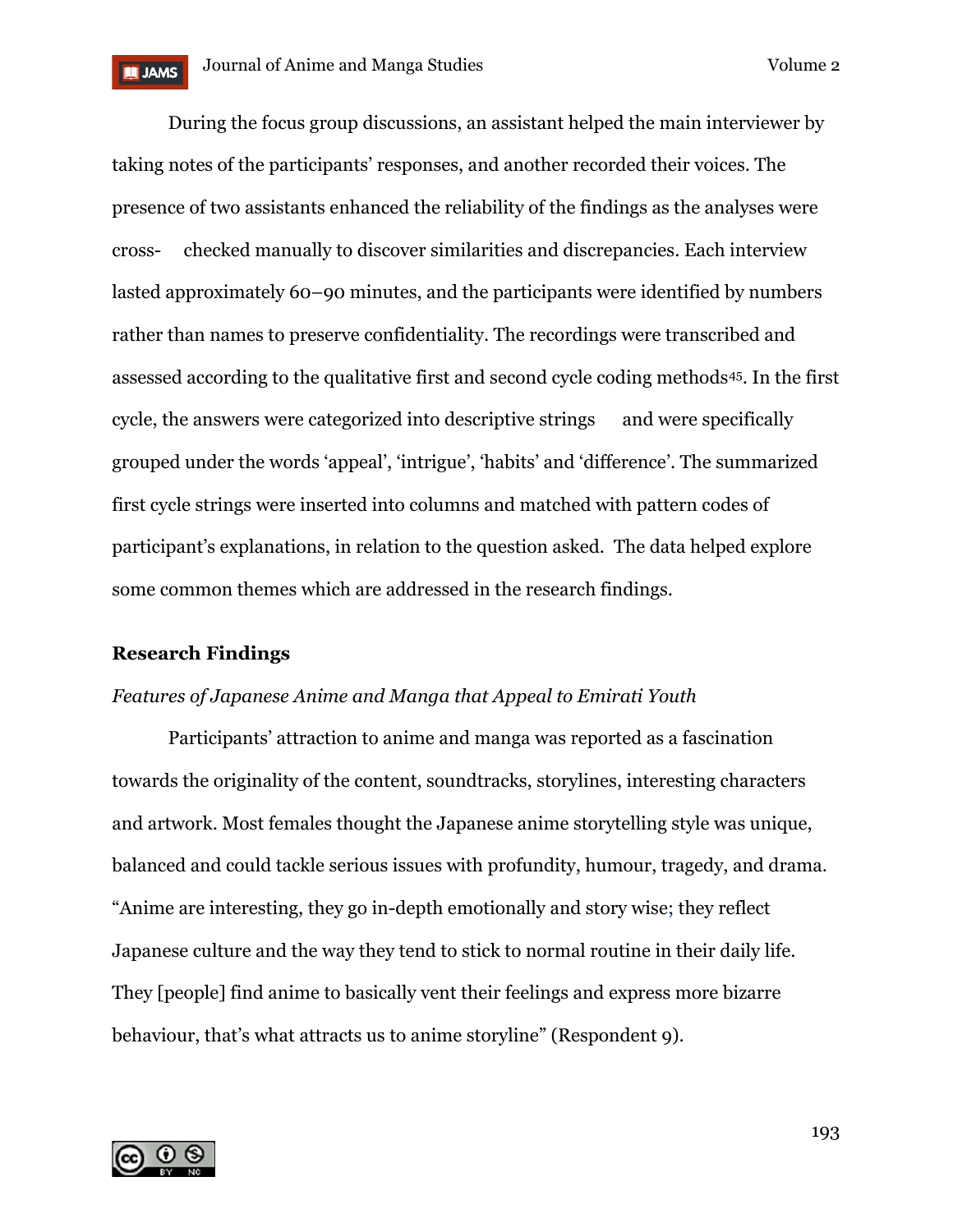Some respondents compared Japanese and American animation to explicate the appeal of the Japanese anime storylines: "When American animation wants to be overly creative, it stops making sense, but when Japanese animation want to be more creative, the story itself makes perfect sense" (Respondent 10). Respondent 9 elucidated further, explaining that people do not usually identify themselves with hyper-fictitious stories such as Harry Potter. Japanese culture employs manga and anime narratives as a means of escaping reality and as a mode of expressing emotions that people cannot articulate in their daily lives: "By accepting bizarre ideas, they get more chances to explore imaginary borders" (Respondent 9).

Observations conducted by Dalil and Nagata have also alluded to this craving for the extravagant and fantastic[46](#page-24-11) and other researchers have emphasized that the acceptance and appeal of bizarre ideas are vested in the desire to escape the monotony of reality[47](#page-24-12). Some researchers, however, assert that fantasy literature should not be considered mere escapism. It also facilitates mental stability, improves psychological health, and allows readers to avoid unpleasantries. They suggest that people crave beauty and are inclined towards it[48](#page-24-13). Perhaps the present study's respondents seemed attracted to the visual aesthetic features of anime and manga for this reason; they used terms such as 'unique', 'great details', 'amazing graphics', 'attractive artwork', 'creative', and 'original' to describe the artwork and the characters. 'A variety of Japanese and American animation content was also compared: "American animations are more about patriotism; they have subliminal messages that are political or about saving the world and are repetitive and boring" (Respondent 14). Three other respondents agreed that Japanese anime differs from American cartoon films, which present the same styles and plot-types and are "patriotic and political" (Respondents 5, 9 and 23).



194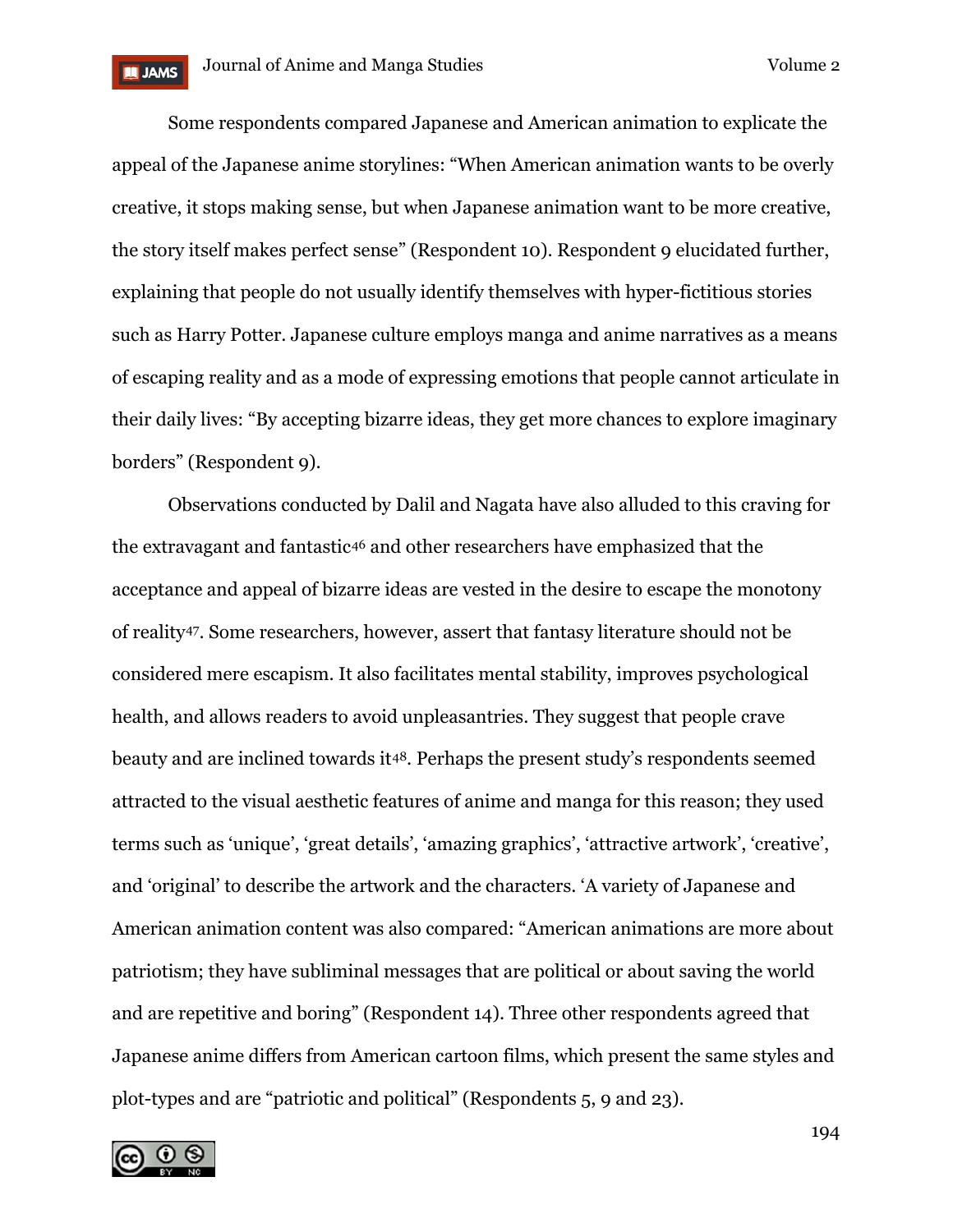# *Media Access and Consumption Levels of Japanese Anime and Manga*

All of the participants confirmed their easy access to anime and manga. They grew up watching anime on Arabic TV channels. However, many respondents shifted to digital platforms after a few years and recounted more than ten streaming sites and apps that held no copyrights. They viewed anime online primarily because the local TV channels censored episodes, dubbed them into Arabic, and broadcast the shows at specific times. They claimed that the dubbed versions or voice-overs often did not suit the anime characters and did not adequately present the storyline (Respondents 12, 15, 16, 17, 18, 19, 21, and 23). Storylines broadcast on TV were often altered to suit a younger audience (Respondents 3, 4, 5, and 12). One respondent chose to view the original versions because, "The original goes deeper in the Japanese culture and exposes [us] to more similar anime; we need to know more about Japan and how they did the anime and manga" (Respondent 21)*.*

Participants also confessed to a sense of guilt about watching anime for free. They understood that tremendous effort had been expended into the creation of the shows. Thus, female respondents willingly paid for subscriptions online and purchased anime figurines, hardcopy manga and other merchandise to support the artists; males invested in video games and tournaments to support Japanese artists because they favoured the digital experience of playing fictional characters[49.](#page-25-0)

Respondents evinced equivalent anime and manga product choices. Almost half of the respondents opted to watch anime rather than to read manga even though they acknowledged that manga was more popular than anime because hardcopies were shared among friends during their school days. They watched anime because it was "much easier" (Respondent 14) and because, "we [Emirati] prefer visualizing things over

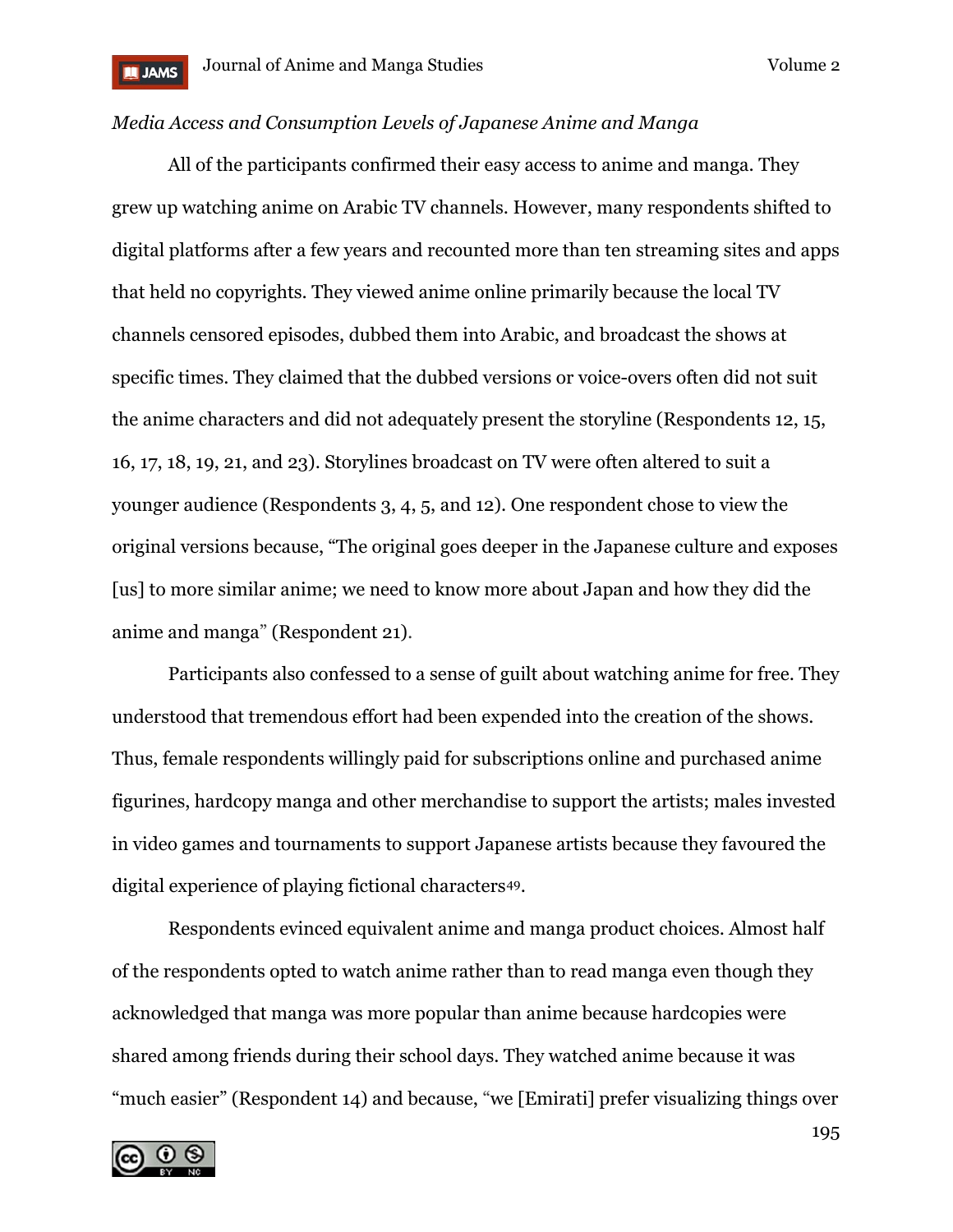

reading" (Respondent 18). However, the other half of the respondents, mostly female participants, claimed they still read manga for two reasons. First, anime series are produced in Japan only after the highest ratings and reviews of specific manga or graphic novels are tracked and demand is determined. Nonetheless, anime series are often delayed, left incomplete, or padded with fillers. Hence, an increasing number of viewers read the original manga to understand the rest of the story (Respondents 5, 9, 10, 11, 12, 19, 20, and 21). Second, many participants declared personal leanings towards art and reading and preferred printed manga more because of the artwork and visual appeal. Males evinced no specific consumption habits or timelines for watching anime; however, females allocated specific free time to binge-watching anime shows. Many female respondents often viewed anime with friends and siblings who shared similar interests; conversely, males seemed more prone to solo viewing. Also, female and male respondents revealed spending a daily average anime viewing time of three hours and two hours, respectively. However, some respondents admitted to continuous viewing/reading until the end of the show/book, if the story was exceptionally good (Respondents 1, 3, 9, 21).

#### *How Japanese Anime and Manga Influence Emirati Cultural Values*

Most respondents avoided identifying themselves as *otaku* because they felt that this term was associated with an unhealthy addiction to anime and manga. Instead, they preferred the term "anime fan". According to one respondent, *otakus* are obsessive Japanese followers because they spend so much time on Japanese entertainment such as anime or manga that they forget to even eat and cut off human interaction. "We (Emiratis) have human relationships; we go out, we study and we do other things, but

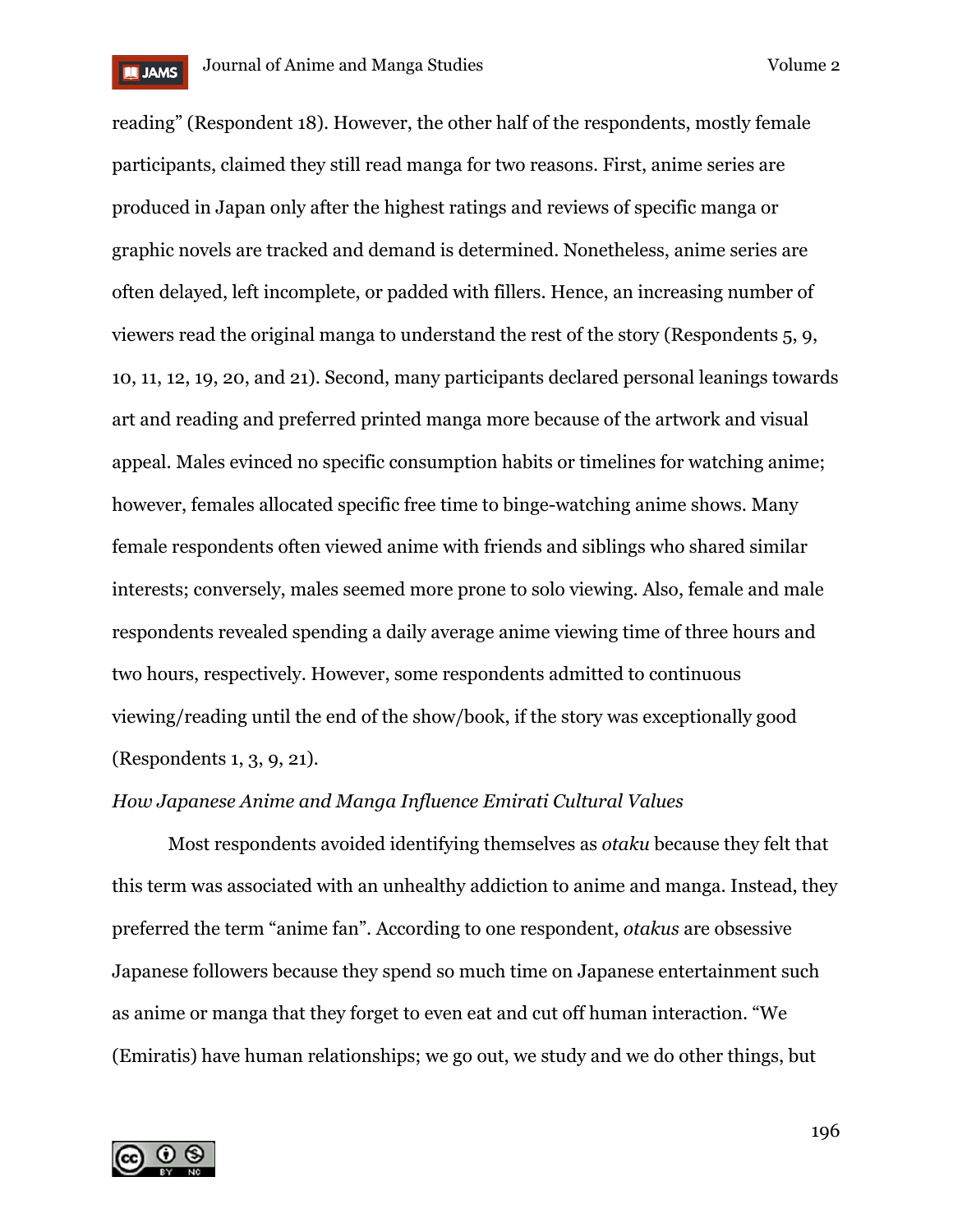when we have leisure time or want to, only then we watch it, and that does not mean we are fully immersed in it" (Respondent 1).

Another interviewee asserted that only people of Japanese nationality could truly be *otaku*: Japanese youth were more deeply immersed in manga and anime fandoms because their access to anime- and manga-related merchandise was greater and because they also had the "freedom they want to have a big room, filled with more figurines, posters and these things" (Respondent 13). Respondent 13 also confessed to restrictions imposed by his family because they thought his *otaku* status implied that he had not grown into "a real man". Another respondent mentioned a story about a candidate who was denied a job offer because he was an *otaku*, evincing negative social attitudes towards *otaku* (Respondent 7).

Many of the participants agreed that the word *otaku* encompassed a diverse range of commitment levels and resisted any general definition. However, they emphasized that Emirati anime fans are balanced and flexible – they interact with others, study, and align their personal and professional lives with their hobbies (Respondents 5, 9, 15, 19, and 21). Finally, a male respondent admitted to being *otaku*  "here" (in the UAE) but not in Japan (Respondent 21), probably alluding to the different levels of involvement the word implied in the two countries.

Aspects of engagement with anime- and manga-related activities also arose when respondents were questioned about their participation in Comic-Con, Game-Con and other related events. Parental approval was pivotal to female attendance, as festivals allowed mixed participation. Some females confessed that their parents or relatives attended such events with them because they were not allowed to go alone. Most male respondents admitted they would attempt cosplay if their close friends or siblings did

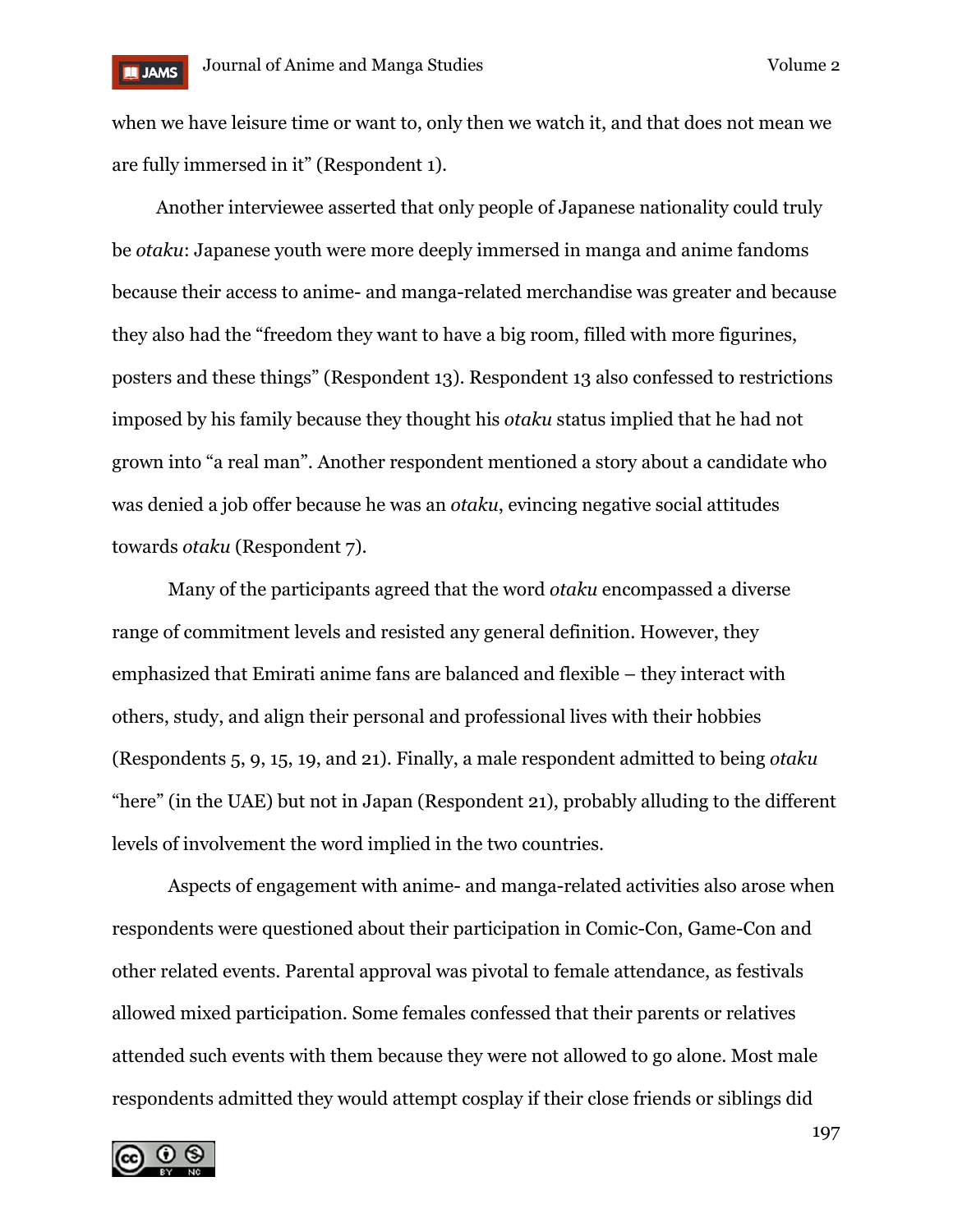

too. Finally, the respondents were asked whether anime posed any threats to local values, culture, and traditions. The female respondents recognized that the online exposure and the easy availability of anime (in comparison to the 1980s and 1990s) and their consequent exposure to Japanese anime of certain genres could be considered offensive such as *hentai* (adult anime) because they clashed with the region's codes of ethics. Respondents 3, 4, 5, 8 and 9 substantiated this observation and stated that some anime shows explored themes such as sex, unrealistic body standards, and violence. Additionally, Respondent 20 stated that Japanese entertainment could sometimes be insensitive to religious sentiments and recalled a few such instances. Respondent 8 highlighted another important aspect concerning anime selection: most foreign viewers could not read the Japanese disclaimers regarding explicit and unsuitable content. Consequently, exposure to explicit or offensive content was often unanticipated. Even if local channels broadcasting these anime constantly monitor and censor such content, issues still arise when such content is viewed through less regulated digital media[50.](#page-25-1)

Overall, participants felt that anime shows are becoming increasingly explicit, and that this phenomenon has become the new normal. "Overexposure to such characters and topics through anime has become normalized to an extent that we don't find it offensive anymore, which is a concern" (Respondent 4). A few respondents acknowledged their individual responsibility to choose: if the content clashes with their ethics, the person should avoid it or simply absorb the "good" and ignore the "bad" (Respondents 2, 4, 5, 6, and 8).

Almost four- fifths of the respondents, however, claimed that exposure to Japanese anime is not generally a big issue. The experience of watching anime or reading manga introduced them to sketching anime and opened the doors of creativity

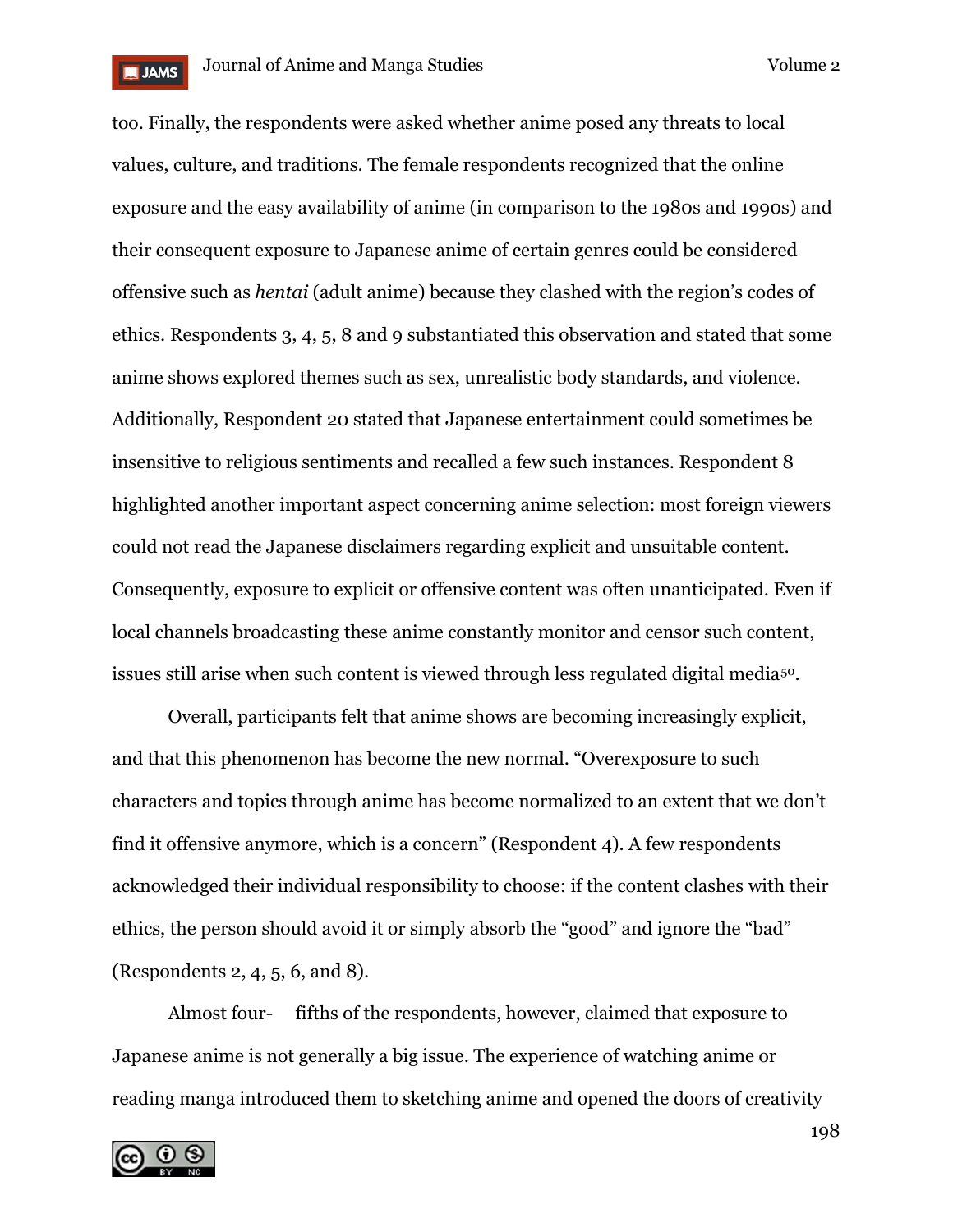

to them. It also accorded them the opportunity to learn about Japanese traditions and language. Most respondents also believed that the promotion of Japanese culture in the UAE fulfilled objectives of enjoyment and cultural understanding. Others asserted that exposure to the Japanese entertainment industry prompted the fostering of otherwise improbable inclinations in the UAE: entrepreneurial aptitude, artistic skills, and creativity.

# **Discussion**

The study revealed that Emirati youths were most strongly attracted to the visual aesthetics and emotional appeal of anime. Some theorists have commented on the aspect of the visual appeal[51,](#page-25-2) claiming that Japanese popular culture lacks a national visual identity because all the characters evince non-specific and idealized features[52](#page-25-3), such as 'superflat'[53](#page-25-4) and 'big-eyed'[54.](#page-25-5) These characteristics appeal to the young Emirati population that seems to have developed a fine-tuned sense of aesthetics manifesting as a constant search for beauty, the ideal, and the transcendent.

Pressure from a conservative society and family restrictions increase the appeal of anime as an ideal escape from reality. The respondents confirmed explicitly that the bizarreness of anime and manga helps them relieve anxieties. Respondent 9's comments about how the Japanese simultaneously adhere to daily routines and escape to surreal worlds through digital media and access anime and manga can be seen as parallelism between the two cultures: both share an understanding of the importance of community values[55](#page-25-6) that encompass cultural norms to follow and respect traditions without objection[56](#page-25-7). Thus, the need to carve out some 'self-space' is justified[57](#page-25-8). This attitude is also aligned with the findings of Napier's study, which claims that anime fans interpret their favourite entertainment genre as more than a meaningless pastime: anime makes

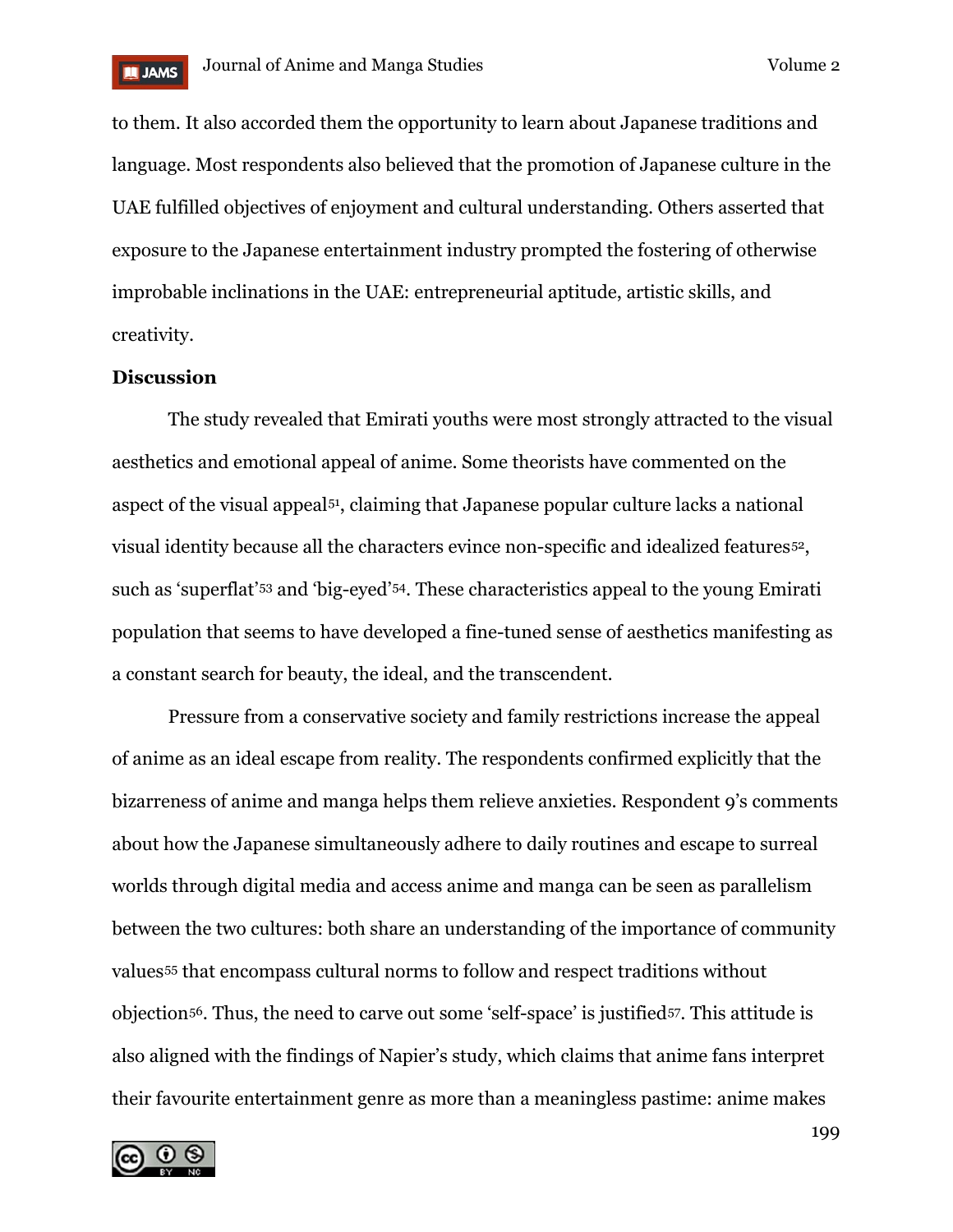

them feel exotic and unique because it accords them the freedom to express themselves within fandom communities<sup>[58](#page-25-9)</sup>. It also confirms Jenson's theory that fandoms often comprise misunderstood individuals who seek comfort and joy in activities shared with like-minded people[59.](#page-25-10) Resistance becomes part of their identity because very few adults understand their hobby<sup>60</sup>.

It was also interesting to observe how Emirati respondents compared Japanese anime with American cartoons. They clearly articulated their dislike for the American renditions of patriotism, complicated political dialogues and unoriginal cartoon styles, reiterating the outcomes of a recent study on entertainment media in the Middle East that reported the opinions of 6,000 interviewees from countries in the Middle East and North Africa. The study clearly asserted that in spite of enjoying Hollywood films, a substantial proportion (79 per cent) of Middle Eastern respondents perceived American entertainment to be morally harmful <sup>[61](#page-25-12)</sup> and responsible for the promotion of negative Arab stereotypes<sup>62</sup>.

In terms of access to the Japanese entertainment industry, young Emiratis exposed to dubbed anime through television have drastically shifted to digital media<sup>63</sup>. The respondents stated that they preferred internet-based sites and apps because they could view the undubbed and uncensored versions. Studies on censorship have shown that consumers are often attracted to "uncensored material", especially if it is attractive or relevant to the user, even if it is regulated by an "expert agent"[64](#page-25-15). Emirati youths seek new ways of accessing uncensored material through virtual private networks, and this behaviour was found in a similar study by Hobbs and Roberts<sup>[65](#page-25-16)</sup>. Some of the study's respondents disclosed their discomfort in reading or viewing *haram*[66](#page-25-17) content or feeling "unsensitive" because of their long exposure to diverse content. It would be interesting

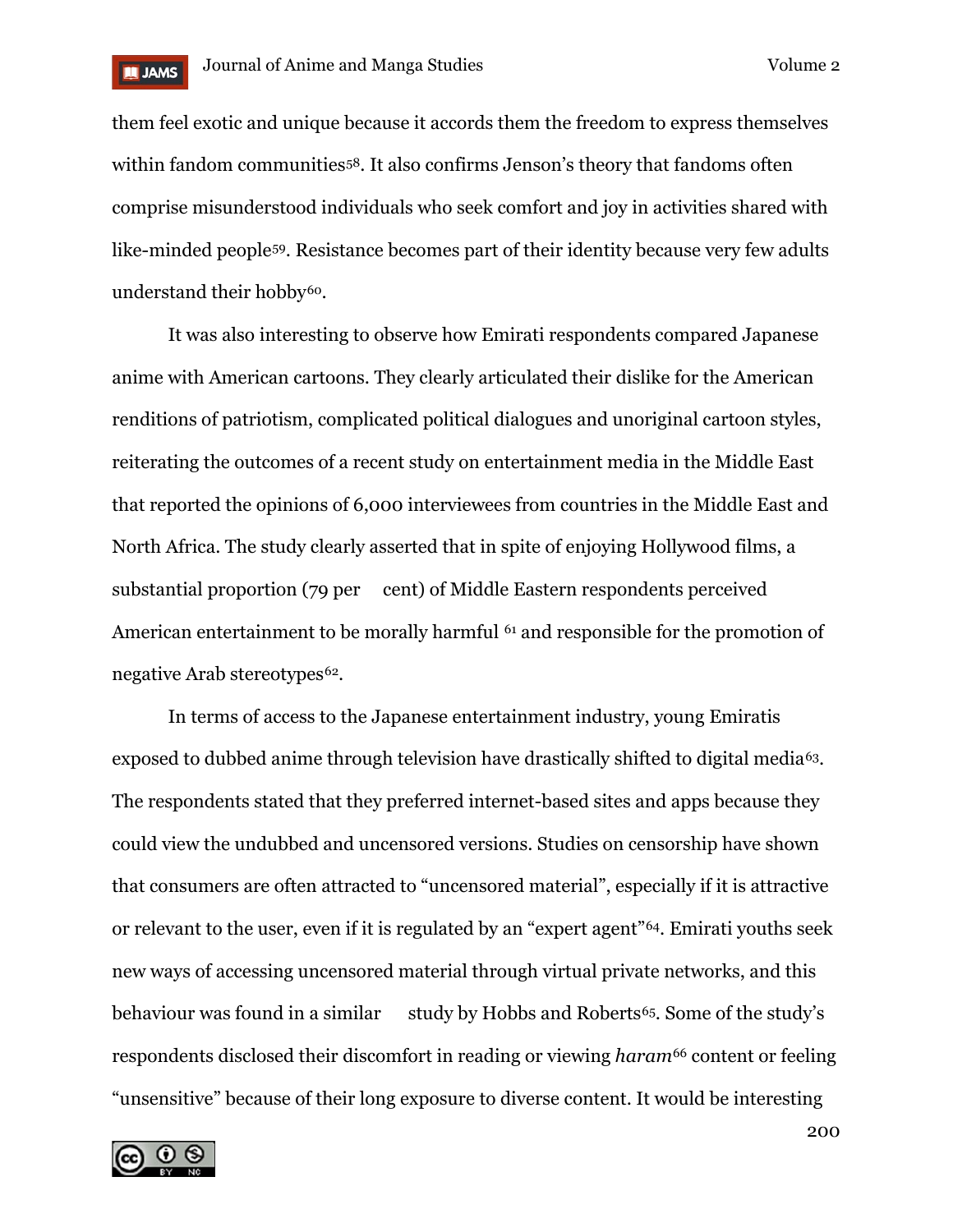

to probe whether Emirati youths choose the Internet over the television because they are genuinely curious about watching anime in its original form. The digital medium seemed to help them attain a deeper understanding of the story and language; it can function as an access point to satisfy their attraction to the uncensored parts that offer avenues for evasion and speculation, giving them the privacy, accessibility, variety, and freedom of choice to their content. Generally speaking, Emiratis find it difficult to discuss certain topics<sup>[67](#page-25-18)</sup> or admit to their "guilty pleasures"<sup>[68](#page-26-0)</sup> due to their conservative upbringing; therefore, exposure to certain content may help them understand issues that are societally deemed taboo.

A gendered divide was observed among participants vis-à-vis the consumption of cultural products: boys preferred watching anime and playing video games and felt that the visual approach facilitated greater immersion. Girls seemed to be more interested in the storylines and preferred manga because some anime series were left incomplete or ruined by inconsistent fillers.

Further, analysis of the respondents' access to manga and anime evidenced that the vast number of websites, apps, and podcasts used by the participants allow fans to recommend and promote content, create and host discussion groups, upload videos or files of their creations and create cosplay ideas. These aspects influence their growing consumption habits, as access to digital media has made anime more appealing, popular, and a part of the daily lives of Emirati youths[69.](#page-26-1)

The overall evaluation of Emirati *otaku* revealed that young Emiratis can strike a balance between immersion in fantasy and reality despite their heavy consumption of cultural productions enabled by digital technology<sup>70</sup>. Most of the respondents elucidated that their involvement as anime *otaku* was far from qualifying as an obsession because

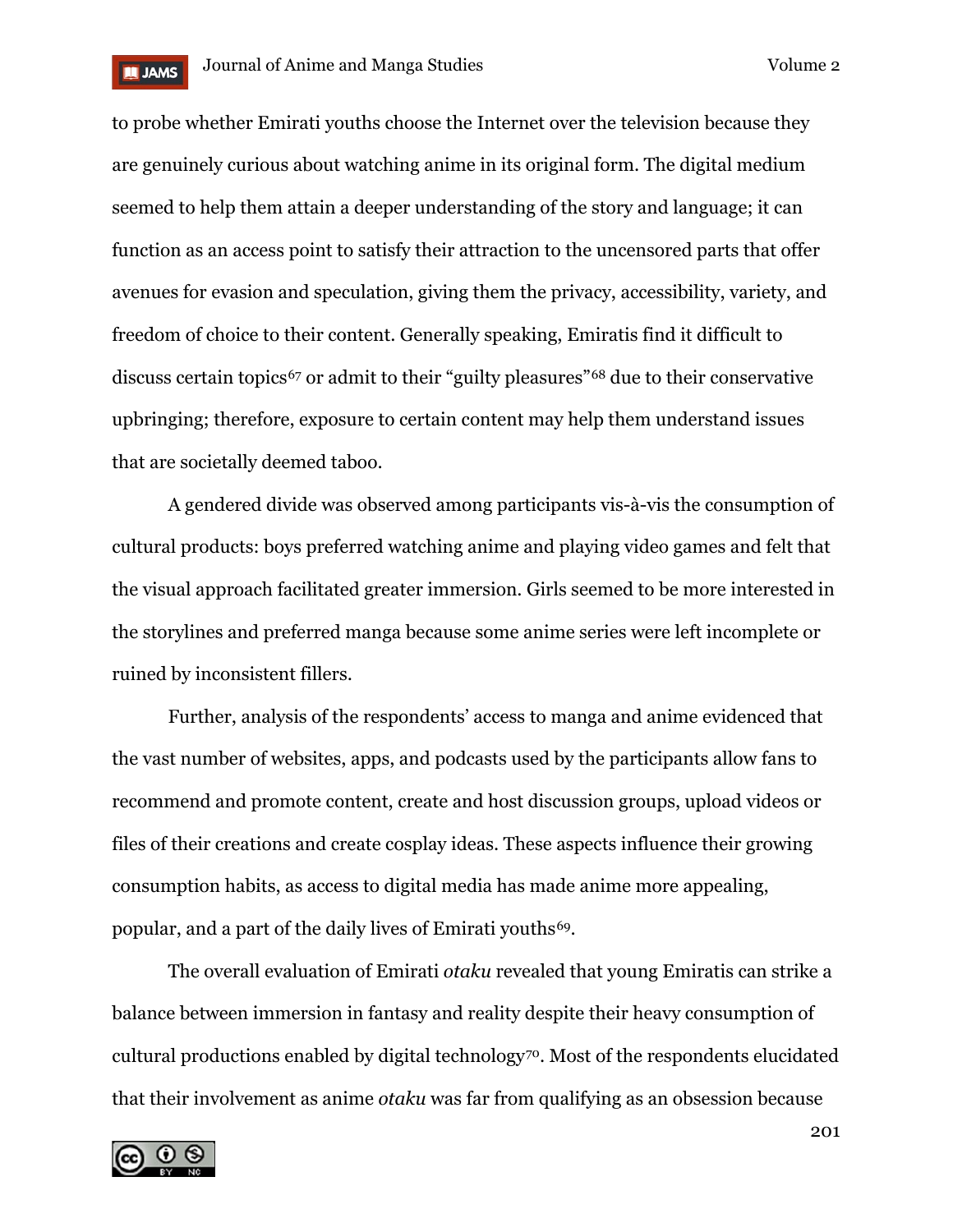

they generally valued their commitments to their families and communities, and their hobbies evolved around those responsibilities. Enthusiasts, especially female fans, attained a sense of freedom from societal restrictions by connecting with online communities, attending anime conventions, viewing anime, involving themselves in artwork, and delving into the anime fandom.

### **Concerns**

The findings of this study indicate that the dissemination of Japanese popular culture has indeed influenced Emirati youths in a manner similar to other geographical regions. Localized *otaku* fandoms bring together like-minded individuals who need to share their emotions and experiences<sup>[71](#page-26-3)</sup>. Their formation corroborates the presence of a new mode of youth interaction and a desire to escape conventional social mandates through digital media[72.](#page-26-4)

Are Emirati *otaku* deeply committed to this passion? Could anime and manga become an intrinsic part of their lives (i.e., their line of work)? Or is being an *otaku* a youth trend that Emirati youngsters will eventually outgrow?

The UAE remains a young country; it is possible that this generation is consuming popular trends of foreign cultures, because (a) there is still no longestablished popular tendency that places the UAE above other countries and, therefore, (b) the new generation seeks to define its own modern identity. Young Emiratis are broadening their vision, devouring products of other cultures, and learning by example in their efforts to construct a new identity. However, as Japanese culture is not their own, it seems unlikely that they will embrace Japanese culture to an extent that compromises their own collective identity and values. These findings reflect Newitz's thesis that American anime fans do not morally associate Japanese popular culture with

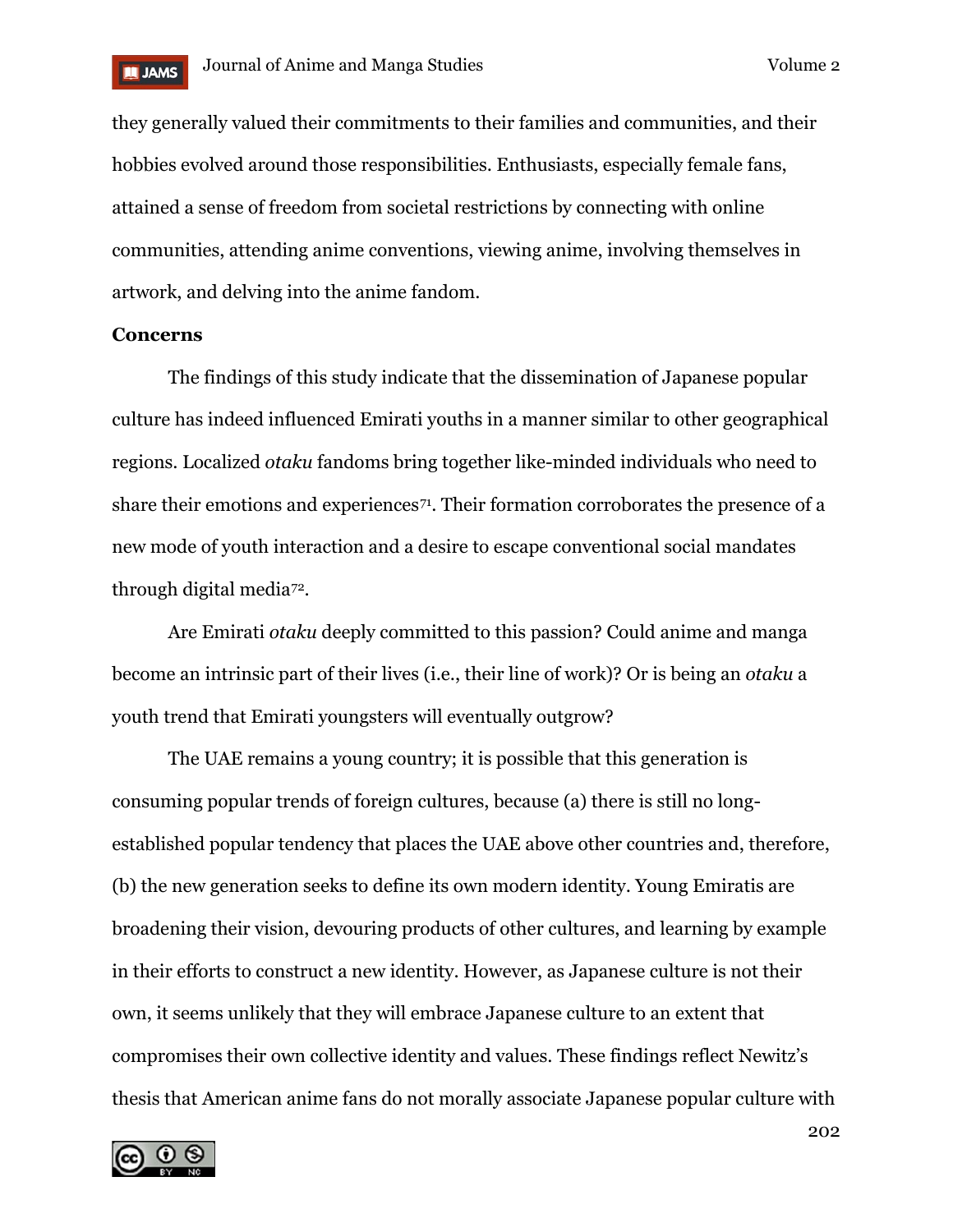

their own, nor do they feel responsible for these overseas creations: "American fans […] eagerly watch an anime because it comes from *far away*")[73.](#page-26-5)

Often Japanese manga and anime encompass narratives that discuss issues such as relationships, sexuality, transgender relations, abuse, alcohol, violence, and drug consumption that exist in Japanese and other cultures but are not easily debated in the Arab world[74](#page-26-6). Thus, Arab fans immediately notice divergences between their traditions and Japanese culture, especially when they are confronted with uncensored scenes or dialogues that embarrass some and desensitize others because they cannot, and perhaps will not entirely relate to such issues. Further, Emiratis may consider Japanese popular culture merely a pastime because the foreign animation industry has generated in them a resistance towards the local animation industry<sup>75</sup>. The paucity of government support, training, religious sensitivities and restrictions stemming from their traditional society easily discourage Emiratis from embarking on serious careers in animation.

Despite these challenges, Emirati youths were seen to engage with anime because they identify emotionally with the characters of anime stories. Feelings are universal to all humankind; they mesmerize young followers, making them read manga or watch anime for hours to discover how the plot is finally resolved, how human disputes are handled, and how good triumphs over evil. As previous studies have already confirmed this process of identification between fictional characters and audiences[76,](#page-26-8) it is discernible that the immersion of young Emiratis in manga and anime is a way for them to learn about human relations and different people without having to interact with real family members or friends. Could escaping reality to get immersed into a fantastic world be interpreted as a beneficial way to lay the grounding for an inner sense of idealism that helps enhance one's values and the meaning of one's existence<sup>77</sup>?



203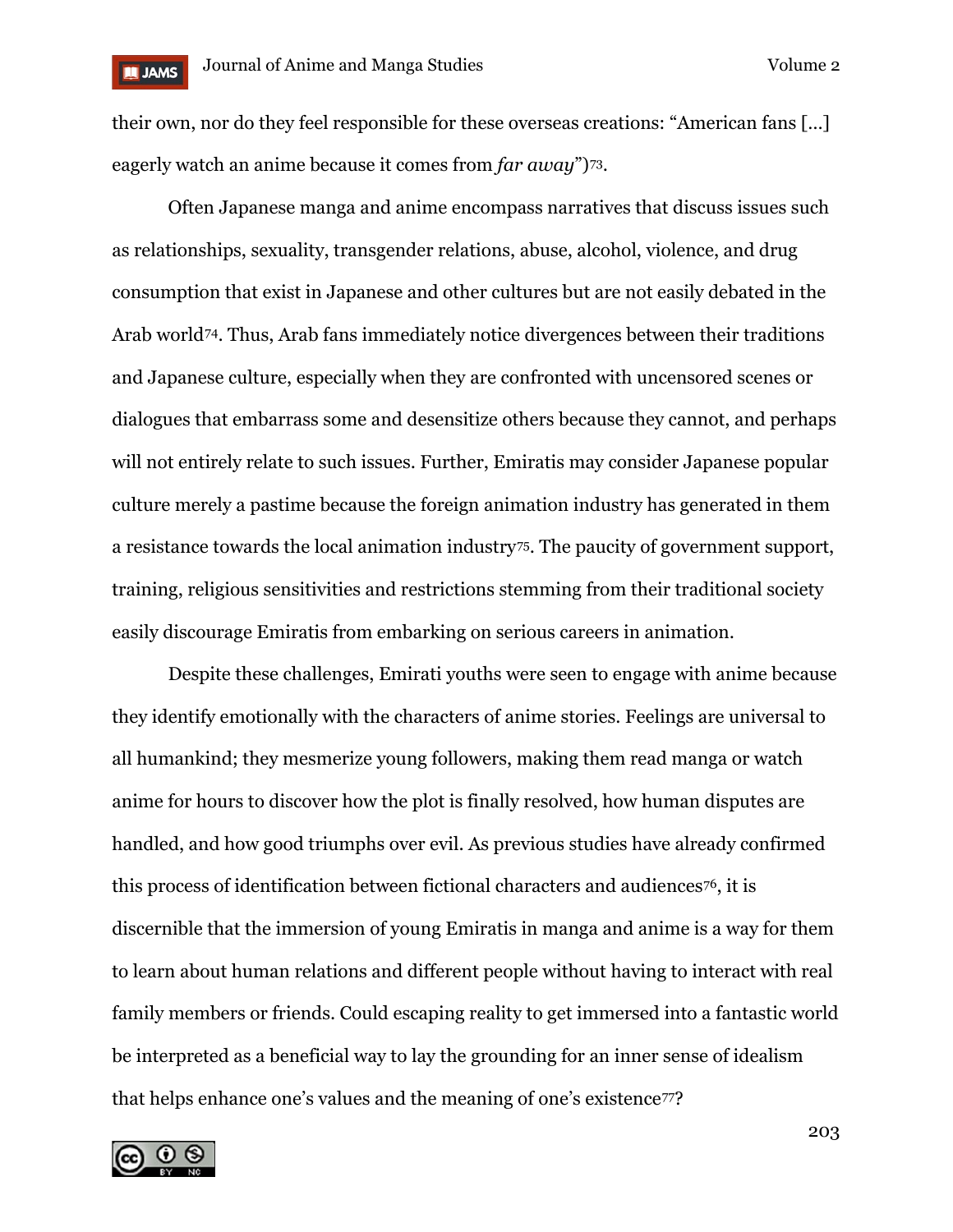# **Recommendations**

One way to support and enhance the growth of Emirati *otaku* in the UAE and to make them an asset to the local culture and economy is to turn them from consumers to producers.

While artistically skilled Japanese *otaku* can translate their passion to employment as animators, illustrators, writers, or even producers for Japanese manga and anime studios and editorial houses, such options are scarce for Emiratis. A recent statistic on the entertainment industry in the Middle East suggests that the UAE population wants increased cultural integration into modern society through a 'retraditionalization' wherein traditions and religious conservatism can co exist with modern globalized society[78](#page-26-10).

The government has started to address related issues in the context of potential opportunities the animation industry brings to the economy and to political learning[79](#page-26-11). However, even if the UAE has recently started to operationalize its creative industries, a few pioneers have already made their mark in the entertainment sphere<sup>80</sup>. Self-trained local illustrators have imitated anime prototypes that often lack a local identity. They need direction and training to create their own unique styles that capture their country's distinctive culture and represent them and their societies.

The Emirati educational system could help feed the local creative industry by creating a new generation of diverse local animators, illustrators, writers and other associated technical occupations. To meet the UAE's cultural demands, this task would not merely require faculty and courses but would also demand the adequate nurturing of competence in film language and the changing of perceptions about the industry. The

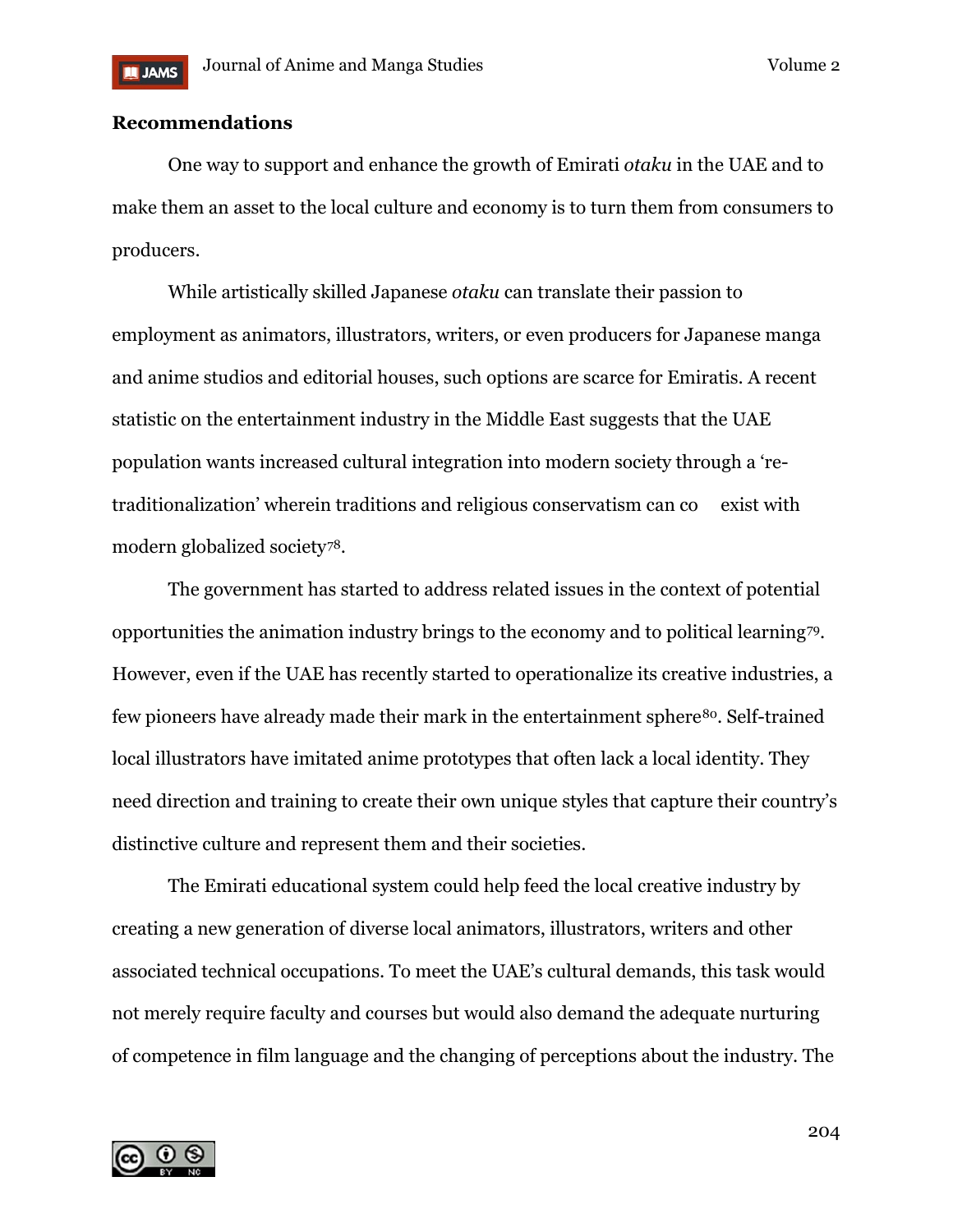

government should encourage students to undertake such careers so that restrictions imposed on them by their families could be minimized.

### **Conclusion**

Previous studies have addressed the issue of globalization instead of attending to the experiences of people and attempting to understand them. This empirical study contributes to globalization debates on a local level by examining the perceptions of Emirati youth and attaining a more comprehensive understanding of how they view and consume anime and how the genre influences their native culture.

Its findings corroborated the theory that Emirati fans exposed to Japanese pop culture since childhood have developed specific patterns and paradigms that align with their culture. Although this study's findings are significant, some limitations must be acknowledged. The investigation was restricted to a focus group comprising a limited number of participants who were gender- segregated; therefore, it is impossible to make valid inferences and generalizations. Further, the study used a single qualitative method. Quantitative analyses may be appropriate for the analysis of anime consumption patterns among Emiratis for the correlation of different factors and testing theories. Triangulation approaches, such as data collection, participant observation, single interviews, and document analysis could also be adopted in future studies.

Overall, this exploratory study encourages other researchers to study such changes occurring in the region: collaborations between several universities, media production houses and Comic-Con convention centres in the UAE could provide rich data on the impact of the animation industry on Emirati youth. Additional research on Emirati animation, hybridized art forms or an exploration of the emerging local anime

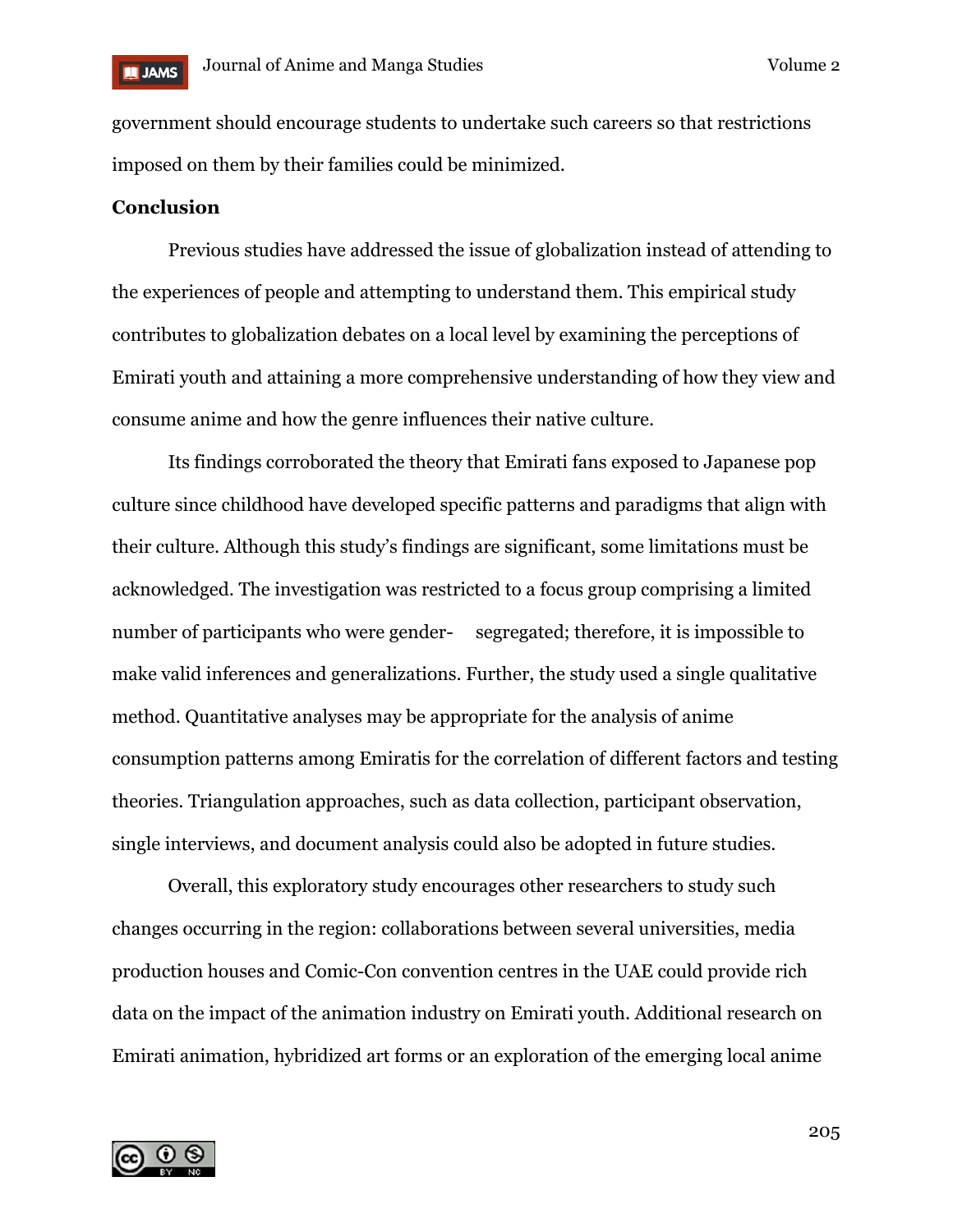

industry could offer a window into wider cultural changes occurring in the UAE and create opportunities in the country and other Gulf Cooperation Council (GCC) nations.

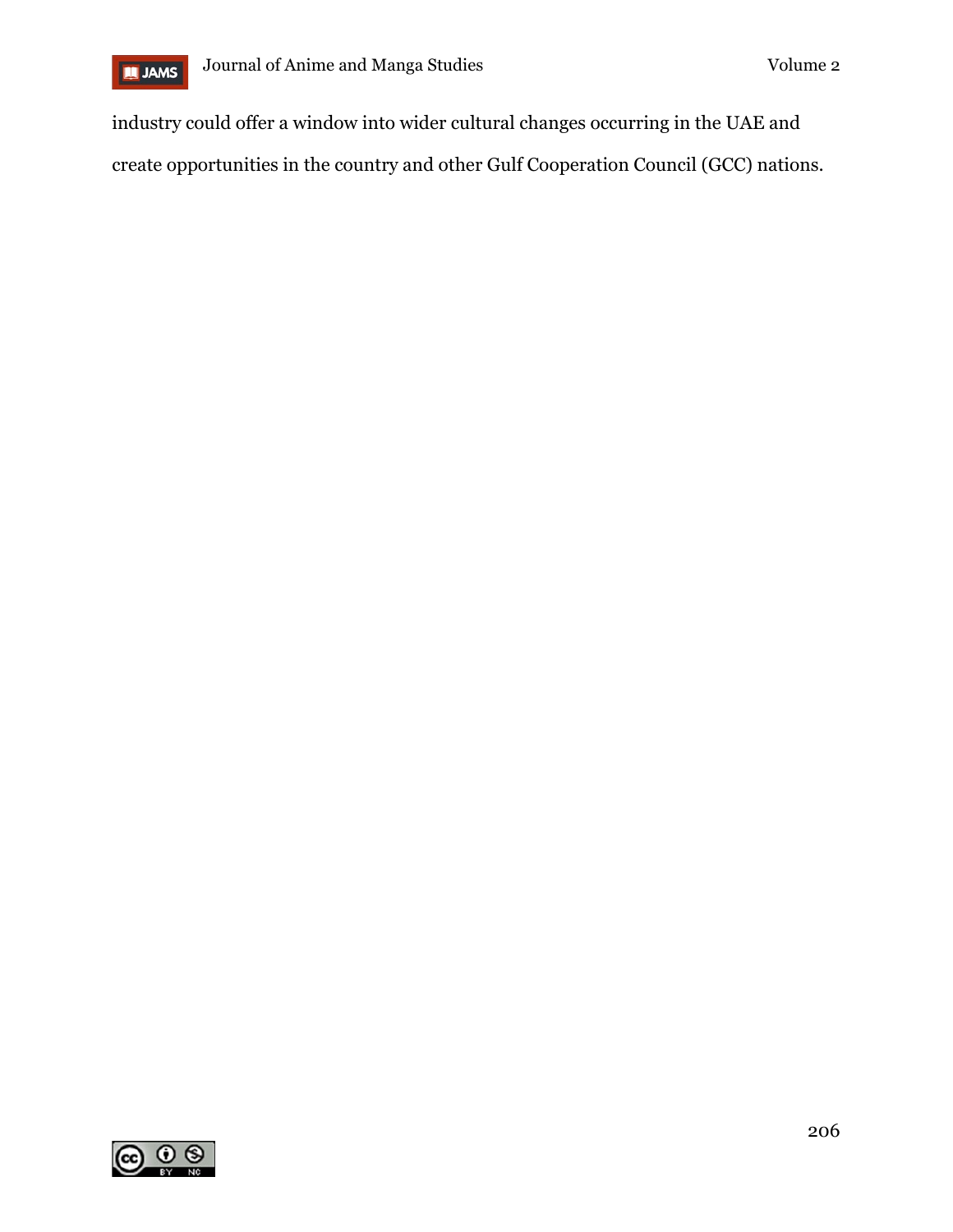

### **Notes**

<span id="page-22-0"></span><sup>1</sup> King, Neil, "How Pop Culture Is Reaching Its Potential in the GCC", *Gulf Business*, 13 April 2019, <https://gulfbusiness.com/pop-culture-reaching-potential-gcc/> [accessed June 1, 2020]; MEFCC, *Middle East's First Comic-Con Infographics Report*, 2019, [https://www.mefcc.com/en/why](https://www.mefcc.com/en/why-exhibit/INFOGRAPHIC.html)[exhibit/INFOGRAPHIC.html](https://www.mefcc.com/en/why-exhibit/INFOGRAPHIC.html) [accessed June 1, 2020].  $\overline{a}$ 

<span id="page-22-1"></span><sup>2</sup> Ansari, Saffiya, "Ka-Boom! Middle East Film and Comic Con Takes Dubai by Storm," *Arab News*, 7 April 2017, <http://www.arabnews.com/node/1080561/art-culturerelationships-between-uae-japan/> [accessed June 2, 2020]; "Region's Biggest Anime Expo, Japanese Culture Festival Coming to UAE." *Khaleej Times*, 22 August 2016,<https://www.khaleejtimes.com/anime-yourself> [accessed June 1, 2020].

<span id="page-22-2"></span><sup>3</sup> Al-Bustani, Hareth, "Anime Draws a Crowd in UAE," *The National*, 28 November 2016, <https://www.thenational.ae/uae/anime-draws-a-crowd-in-uae-1.222889?videoId=5602699077001> [accessed May 28, 2020]; Kumar, Anjana, "Meet UAE's Extreme Hobbyists, Xpress," *Gulf News*, 19 July 2017,<https://gulfnews.com/xpress/news/meet-uae-s-extreme-hobbyists-1.2061348> [accessed May 29, 2020]; Zaatari, Sami, "Anime Culture Takes Wings in Abu Dhabi," *Gulf News*, 26 August 2007, <https://gulfnews.com/going-out/society/anime-culture-takes-wings-in-abu-dhabi-1.196872> [accessed May 29, 2020].

<span id="page-22-3"></span><sup>4</sup> Shuhail, Maitha, and Swapna Koshy, "The UAE's Tryst with Anime: An Evaluation," *International Conference on Education, Humanities and Management (ICEHM-17)*, (2017): 109.

<span id="page-22-4"></span><sup>5</sup> Al-Bustani, 2016.

<span id="page-22-5"></span><sup>6</sup> Gushiken, Yuji, and Tatiane Hirata, "Processes of Cultural and Media Consumption: The Image of 'Otaku', from Japan to the World," *Intercom: Revista Brasileira de Ciências da Comunicação*, vol. 37 (2014): n.d.

<span id="page-22-6"></span><sup>7</sup> Lamerichs, Nicolle. "The Cultural Dynamic of Doujinshi and Cosplay: Local Anime Fandom in Japan, USA and Europe." *Participations* vol. 10, no. 1 (2013): 167.

<span id="page-22-7"></span><sup>8</sup> Steinberg, Mark, "Otaku Consumption, Superflat Art and the Return to Edo," *Japan Forum*, vol. 16, no. 3 (2004): 453.

<span id="page-22-8"></span><sup>9</sup> Tsutsui, William M, "Nerd Nation: Otaku and Youth Subcultures in Contemporary Japan," *Education about Asia*, vol. 13, no. 3 (2008): 12.

<span id="page-22-9"></span><sup>10</sup> Chandler-Olcott, Kelly, "Anime and Manga Fandom: Young People's Multiliteracies Made Visible," *Handbook of Research on Teaching Literacy Through the Communicative and Visual Arts*, ed. James Flood, Shirley Brice Heath, and Diane Lapp. (Abingdon: Routledge, 2015), 291.

<span id="page-22-10"></span><sup>11</sup> Yamamura, Eiji, "The Effect of Young Children on Their Parents' Anime-Viewing Habits: Evidence from Japanese Microdata," *Journal of Cultural Economics*, vol. 38, no. 4 (2014): 332–333.

<span id="page-22-11"></span><sup>12</sup> Ray, Adam, Courtney N. Plante, Stephen Reysen, Sharon E. Roberts, and Kathleen C. Gerbasi*,* "Psychological Needs Predict Fanship and Fandom in Anime Fans," *The Phoenix Papers*, vol. 3, no. 1 (2017): 58.

<span id="page-22-12"></span><sup>13</sup> Tsutsui, 17.

<span id="page-22-13"></span><sup>14</sup> Newitz, Annalee, "Anime Otaku: Japanese Animation Fans Outside Japan," *Bad Subjects*, vol. 13 (1994): 12–13.

<span id="page-22-14"></span><sup>15</sup> Ikeguchi, Cecilia B, "The Otaku Culture and Its Cultural Ramifications," *Journalism and Mass Communication*, vol. 8, no. 5 (2018): 247–248; Morgandi, Federica, "Everything You Need to Know About

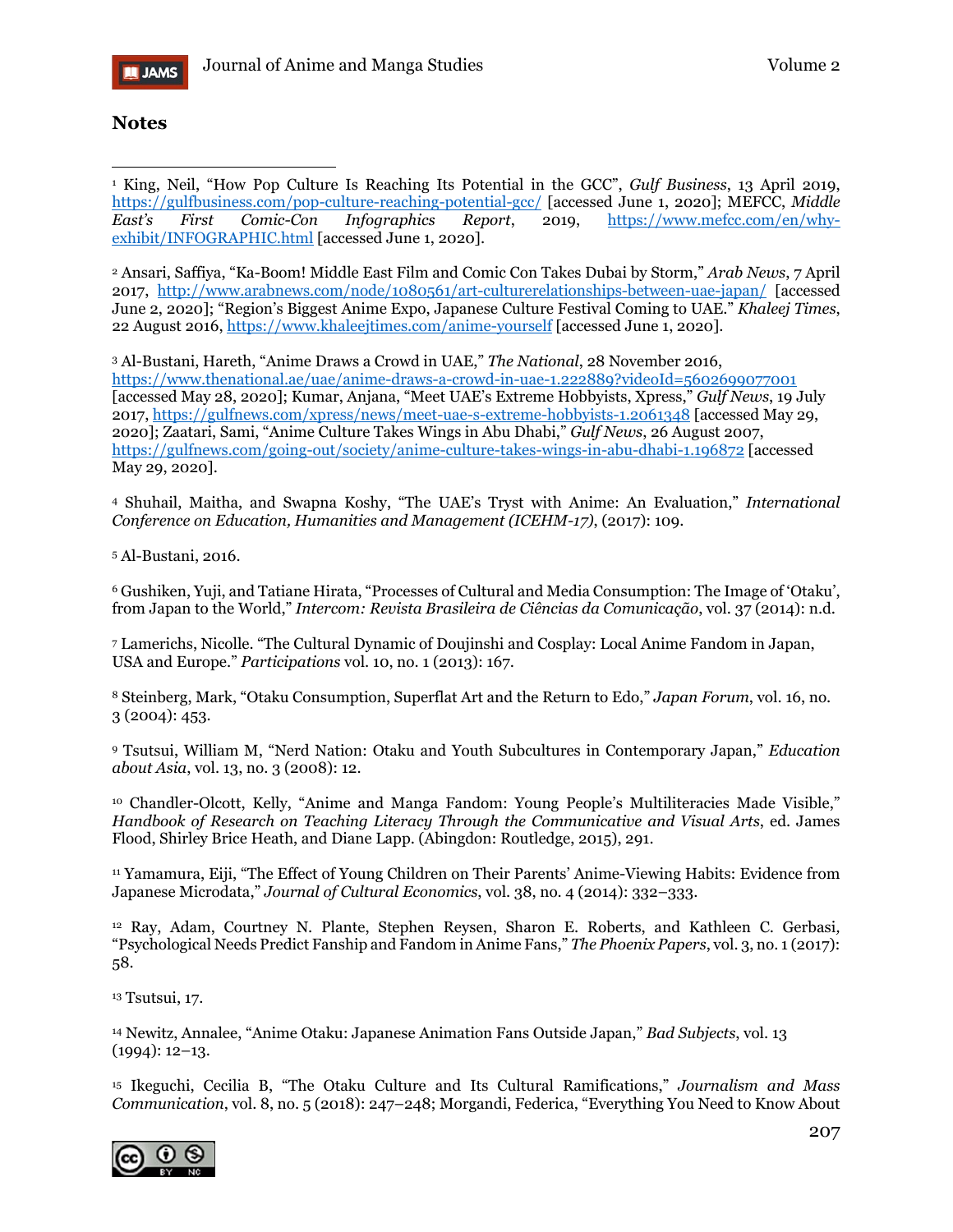

 $\overline{a}$ Otaku," *Diggit Magazine*, 14 March 2019, [https://www.diggitmagazine.com/articles/everything-you](https://www.diggitmagazine.com/articles/everything-you-need-know-about-otaku)[need-know-about-otaku.](https://www.diggitmagazine.com/articles/everything-you-need-know-about-otaku) [accessed May 12, 2020]; Newitz, 12; Tsutsui, 16.

<span id="page-23-0"></span><sup>16</sup> Jenson, Joli, "Fandom and Pathology: The Consequences of Characterization," *The Adoring Audience: Fan Culture and Popular Media*, ed. Lisa A. Lewis. (London and New York: Routledge, 1992), 14-16.

<span id="page-23-1"></span><sup>17</sup> Ikeguchi, 254; Tsutsui, 14-15.

<span id="page-23-2"></span><sup>18</sup> Morgandi, 2019.

<span id="page-23-3"></span><sup>19</sup> Tsutsui, 16.

<span id="page-23-4"></span><sup>20</sup> Gonçalves, Joao, Catarina Navio, and Pedro Mour*a,* "'The Occidental Otaku: Portuguese Audience Motivations for Viewing Anime," *Convergences: The International Journal of Research into New Media Technologies*, vol. 27, no. 1 (2020): 259.

<span id="page-23-5"></span><sup>21</sup> Morgandi, 2019.

<span id="page-23-6"></span><sup>22</sup> Galal, Ehab, "Reimagining Religious Identities in Children's Programs on Arabic Satellite-TV: Intentions and Values," *New Media in the Middle East*, ed. Jakob Feldt and Peter Seeberg. (Odense: Syddansk Universitetsforlag, 2006), 105-106.

<span id="page-23-7"></span><sup>23</sup> Sayfo, Omar, "Local Minds, Foreign Hands: Animation in Saudi Arabia and the Gulf," *Animation in the Middle East: Practice and Aesthetics from Baghdad to Casablanca*, ed. Stefanie Van de Peer, (London: IB Tauris, 2017), 70.

<span id="page-23-8"></span><sup>24</sup> Ibid.

<span id="page-23-9"></span><sup>25</sup> Galal, 109.

<span id="page-23-10"></span><sup>26</sup> Ibid.

<span id="page-23-11"></span><sup>27</sup> Sayfo, "Local Minds, Foreign Hands," 80; Shuhail, and Koshy, 109.

<span id="page-23-12"></span><sup>28</sup> Sayfo, Omar, "The Emergence of Arab Children's Televisions and Animation Industry in the Gulf States," *State-Society Relations in the Arab Gulf States*, ed. Mazhar Al-Zo'oby and Birol Baskan, (London: Gerlach Press, 2012), 86; Shuhail, and Koshy, 110.

<span id="page-23-13"></span><sup>29</sup> Personal discussion with Rawan Alyahmadi on 10-03-2020, Asma Al Rumeithi, on 13-03-2020, and Hamda Nasser, on 12-03-2020, through a telephone conversation.

<span id="page-23-14"></span><sup>30</sup> Saito, Tamaki, 2007, "Otaku Sexuality," *Robot Ghosts, Wired Dreams: Japanese Science Fiction from Origins to Anime*, ed. Christopher Bolton, Istvan Csicsery-Ronay Jr., and Takayuki Tatsumi, (Minnesota: MN: University of Minnesota Press, 2007), 238.

<span id="page-23-15"></span><sup>31</sup> Jozuka, Emiko, "Japanese Anime: From 'Disney of the East' to a Global Industry Worth Billion," *CNN*, 29 July 2019, <https://edition.cnn.com/style/article/japan-anime-global-identity-hnk-intl/index.html> [accessed June 4, 2020].

<span id="page-23-16"></span><sup>32</sup> Nagata, Kazuaki, "Anime Makes Japan a Cultural Superpower," *Japan Times*, 7 September 2010, [https://www.japantimes.co.jp/news/2010/09/07/reference/anime-makes-japan](https://www.japantimes.co.jp/news/2010/09/07/reference/anime-makes-japan-superpower/#.Xnt8kUB2tPY)[superpower/#.Xnt8kUB2tPY](https://www.japantimes.co.jp/news/2010/09/07/reference/anime-makes-japan-superpower/#.Xnt8kUB2tPY) [accessed 12 June 2020].

<span id="page-23-17"></span><sup>33</sup> King, 2019.

<span id="page-23-18"></span><sup>34</sup> Nagata 2010.

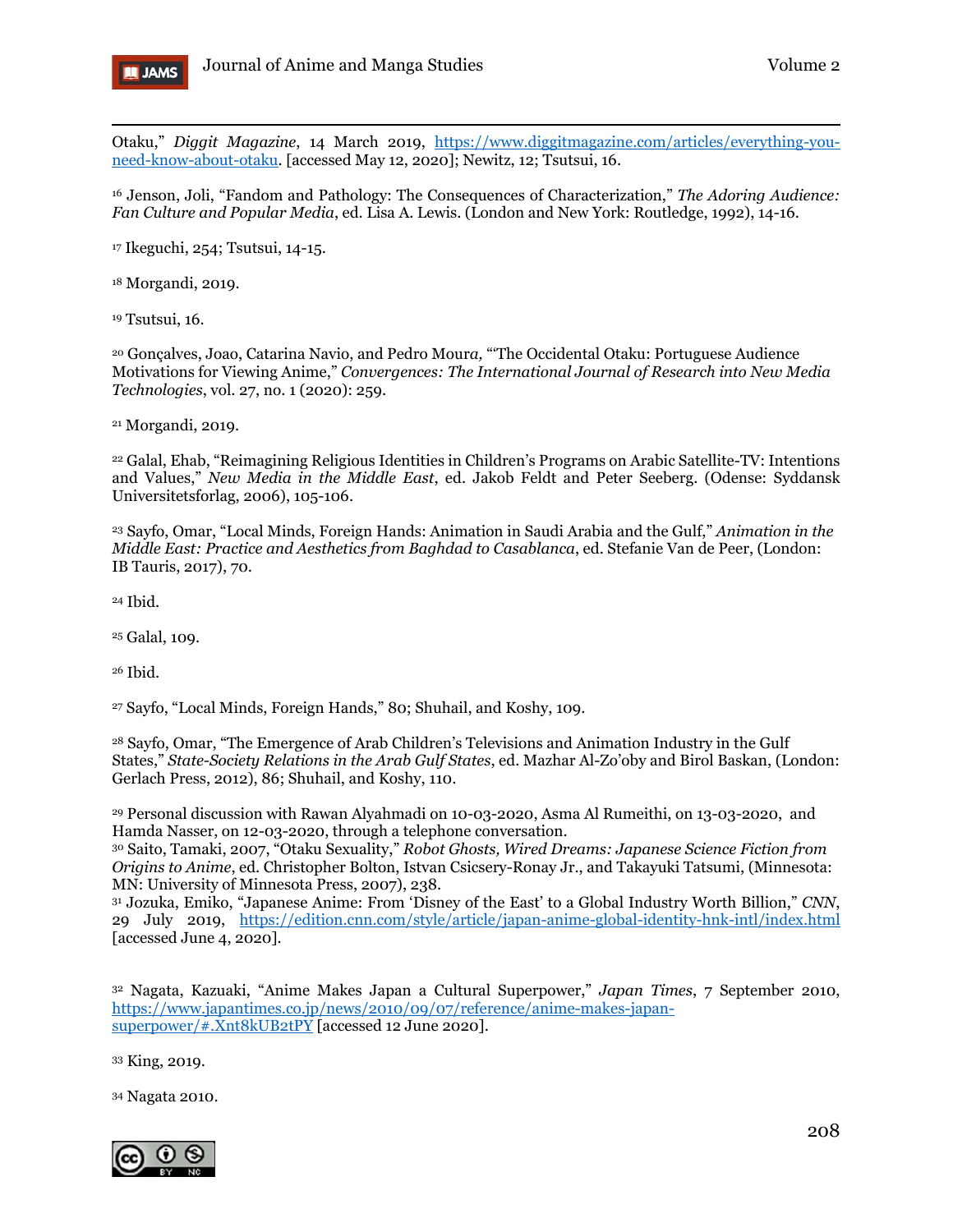

<span id="page-24-0"></span><sup>35</sup> Dalil, Zakaria, "Manga and Anime: A Gateway to the Japanese Culture: Moroccan Fan Community as a Case Study," (Master's diss., Moulay Ismail University, 2015), 20.

<span id="page-24-1"></span><sup>36</sup> Cohen, Jonathan, "Defining Identification: A Theoretical Look at the Identification of Audiences with Media Characters," *Mass Communication and Society*, vol. 4, no. 3 (2001): 247-248.

<span id="page-24-2"></span><sup>37</sup> Hassan, Nor Azlili, Iza Sharina Sallehuddin, and Nik Norazira Abd Aziz*,* "Acceptance on Anime among University Students," *Jurnal Alauddin Sulaiman Shah*, vol. 5, no. 1 (2018):197.

<span id="page-24-3"></span><sup>38</sup> Gueydan-Turek, Alexandra, "The Rise of Dz-Manga in Algeria: Glocalization and the Emergence of a New Transnational Voice," *Journal of Graphic Novels and Comics*, vol. 4, no. 1 (2013):165–166.

<span id="page-24-4"></span><sup>39</sup> Medialab. *UAE Digital Media Statistics (Infographics)*, 2019, [https://www.themedialab.me/uae-digital](https://www.themedialab.me/uae-digital-media-statistics-2019/)[media-statistics-2019/](https://www.themedialab.me/uae-digital-media-statistics-2019/) [accessed April 27, 2020]; Hootsuite, *Hootsuite Global Report 2019*, 2019, <https://www.slideshare.net/DataReportal/digital-2019-united-arab-emirates-january-2019-v02> [accessed April 27, 2020].

<span id="page-24-5"></span><sup>40</sup> Al-Bustani, 2016; Ali, Nusrat, "Manga: Japan's Comic Connection with the UAE," *Gulf Business*, 29 March 2014,<https://gulfbusiness.com/manga-japans-comic-connection-uae/> [accessed May 3, 2020].

<span id="page-24-6"></span><sup>41</sup> Scanlation: the process of scanning and translating foreign language comics. From: [https://www.definitions.net/definition/SCANLATION.](https://www.definitions.net/definition/SCANLATION)

<span id="page-24-7"></span><sup>42</sup> Abu Dhabi Anime Club [\(https://www.facebook.com/AbuDhabianimeclub/\)](https://www.facebook.com/AbuDhabianimeclub/); Dubai Anime Club [\(https://www.facebook.com/dubaianimeclub/\)](https://www.facebook.com/dubaianimeclub/); Middlesex Anime Dubai [\(https://www.mdx.ac.ae/anime](https://www.mdx.ac.ae/anime-club)[club\)](https://www.mdx.ac.ae/anime-club); Abu Dhabi International School [\(https://aisschools.com/aisadmn/clubs/\)](https://aisschools.com/aisadmn/clubs/); Abu Dhabi University [\(https://www.adu.ac.ae/news-and-events/news/news/detail/2019/09/22/adu-s-new-students-explore](https://www.adu.ac.ae/news-and-events/news/news/detail/2019/09/22/adu-s-new-students-explore-their-passions-at-club-fair)[their-passions-at-club-fair\)](https://www.adu.ac.ae/news-and-events/news/news/detail/2019/09/22/adu-s-new-students-explore-their-passions-at-club-fair).

<span id="page-24-8"></span><sup>43</sup> Good, Oliver. "Mad About Manga," *The National*, 22 September 2009, <https://www.thenational.ae/arts-culture/mad-about-manga-1.505796?videoId=5766484581001> [accessed May 12, 2020]; Ali, 2014; Fakih, Marwa, *Podcast Production in the Gulf Arab States: Expanding Beyond the Region,* The Arab Gulf States Institute in Washington, 18 March 2019. <https://agsiw.org/podcast-production-in-the-gulf-arab-states-expanding-beyond-the-region/> [accessed May 12, 2020].

<span id="page-24-9"></span>44Acocella, Ivana, "The Focus Groups in Social Research: Advantages and Disadvantages," *Quality and Quantity*, vol. 46, no. 4 (2012): 1125.

<span id="page-24-10"></span><sup>45</sup> Miles, Matthew B., Huberman, Michael A., Saldaña, Johnny. "Qualitative Data Analysis: A Methods Sourcebook". (Arizona State University, USA: SAGE Publications, Inc., 2014), 8.

<span id="page-24-11"></span><sup>46</sup> Dalil, 67; Nagata, 2010.

<span id="page-24-12"></span><sup>47</sup> Liu, Kuei-Chuan, "Globalization in Different Directions: Glocalization and Cultural Distances between Otaku Cultures in Different Regions," (Master's diss.), 31; Steinberg, 453.

<span id="page-24-13"></span><sup>48</sup> Mazour, Abbigail, "The Reality of Escape in Fantasy," (Bachelor's Thesis, The University of Nebraska-Lincoln, 2018), 4; Tang, Hanyu, "Escaping into a Fantasy World: Escapism, Exoticism, and How Japanese Shojo Manga Links to Pyongyang Girls?" (Bacherlor's diss., London College of Fashion, 2020), 6.

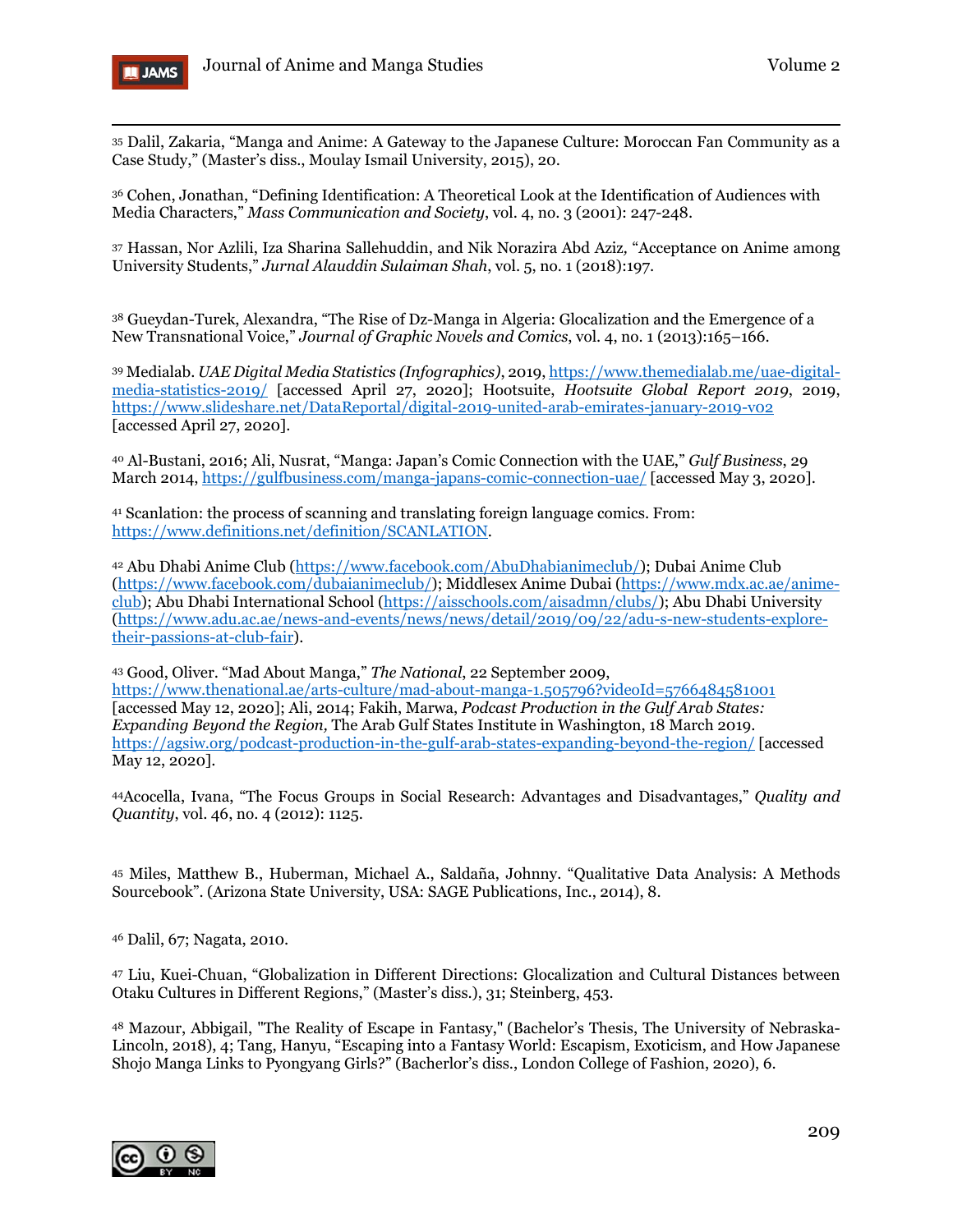

<span id="page-25-0"></span><sup>49</sup> Ray, Adam, Courtney N. Plante, Stephen Reysen, Sharon E. Roberts, and Kathleen C. Gerbasi*,* "Psychological Needs Predict Fanship and Fandom in Anime Fans," *The Phoenix Papers*, vol. 3, no. 1 (2017): 57.

<span id="page-25-1"></span><sup>50</sup> Al Jenaibi, Badreya, "War of the Worlds: The Promise of Social Media in Arab Spring Nations," *European Journal of Social Sciences*, vol. 23 (2012): 63; Mattsson, Anniina, "The Importance of Being Seen: Postmodern Visual Culture of the United Arab Emirates and Content Analysis of Female Emirati Self-Portraits in Flickr," (Master's diss., University of Tampere, 2010), 40.

<span id="page-25-2"></span><sup>51</sup> Iwabuchi, Koichi. *Recentering Globalization: Popular Culture and Japanese Transnationalism*. (Durham: Duke University, 2002), 93-94; Lindell, Johan, "Japanization? Japanese Popular Culture among Swedish Youth," (Bachelor's diss., Karlstad University, 2008), 18-21; Lu, Amy Shirong, "The Many Faces of Internationalization in Japanese Anime," *Animation*, vol. 3, no. 2 (2008): 169–172.

<span id="page-25-3"></span><sup>52</sup> Tang, 14-15.

<span id="page-25-4"></span><sup>53</sup> Steinberg, 463.

<span id="page-25-5"></span><sup>54</sup> Lu, 171.

<span id="page-25-6"></span><sup>55</sup> IvyPanda, *Japanese and Emirati Cultural Differences*, 13 August 2020. [https://ivypanda.com/essays/japanese-and-emirati-cultural-differences/,](https://ivypanda.com/essays/japanese-and-emirati-cultural-differences/) [accessed December 21, 2020].

<span id="page-25-7"></span><sup>56</sup> Dedoussis, Evangelos, "A Cross-Cultural Comparison of Organizational Culture: Evidence from Universities in the Arab World and Japan," *Cross Cultural Management*, vol. 11, no. 1 (2004): 18.

<span id="page-25-8"></span><sup>57</sup> Tang, 13.

<span id="page-25-9"></span><sup>58</sup> Napier, Susan, "The World of Anime Fandom in America," *Mechademia*, vol. 1, no. 1 (2006): 49.

<span id="page-25-10"></span><sup>59</sup> Jenson, 19.

<span id="page-25-11"></span><sup>60</sup> Dela Peña, Joseph, "Otaku: Images and Identity in Flux," (Bachelor's diss., University of Pennsylvania, 2006), 15-16.

<span id="page-25-12"></span><sup>61</sup> Dennis, Everette, Robb Wood, and Justin D. Martin, eds., *Entertainment Media Use in the Middle East: A Six-Nation Survey* (Doha Film Institute, 2014), 7.

<span id="page-25-13"></span>62Alrimawi, Tariq, "Issues of Representation in Arab Animation Cinema: Practice, History and Theory," (PhD diss., Loughborough University, 2014), 54-55; Dennis, Wood, & Martin, 9; Sayfo, "The Emergence of Arab Children's Televisions," 91.

<span id="page-25-14"></span><sup>63</sup> Grant, Frances M, "Digitized Translations: Anime and Online American Illustrators," (Master's diss., Maryland Institute College of Art, 2011), 1; Liu, 4.

<span id="page-25-15"></span><sup>64</sup> Worchel, Stephen, Susan Arnold, and Michael Baker, "The Effects of Censorship on Attitude Change: The Influence of Censor and Communication Characteristics," *Journal of Applied Social Psychology*, vol. 5, no. 3 (1975): 234. In the study, expert agents, like a governmental body, are also named 'attractive agents', whereas 'unattractive agents' are those less expert who are often questioned by the participants.

<span id="page-25-16"></span><sup>65</sup> Hobbs, William, and Margareth Roberts. "How Sudden Censorship Can Increase Access to Information." *American Political Science Review*, vol. 112, no. 3 (2018): 621.

<span id="page-25-17"></span><sup>66</sup> Forbidden by Islamic law (Merriam-Webster dictionary): [https://www.merriam](https://www.merriam-webster.com/dictionary/haram)[webster.com/dictionary/haram.](https://www.merriam-webster.com/dictionary/haram)

<span id="page-25-18"></span>210 <sup>67</sup> El-Sakran, Omnia, "ELT Teachers' Perspectives on the Discussion of Cultural Sensitive Topics in the Arab United Emirates," (Master's diss., American University of Sharjah, 2017), 9-12.

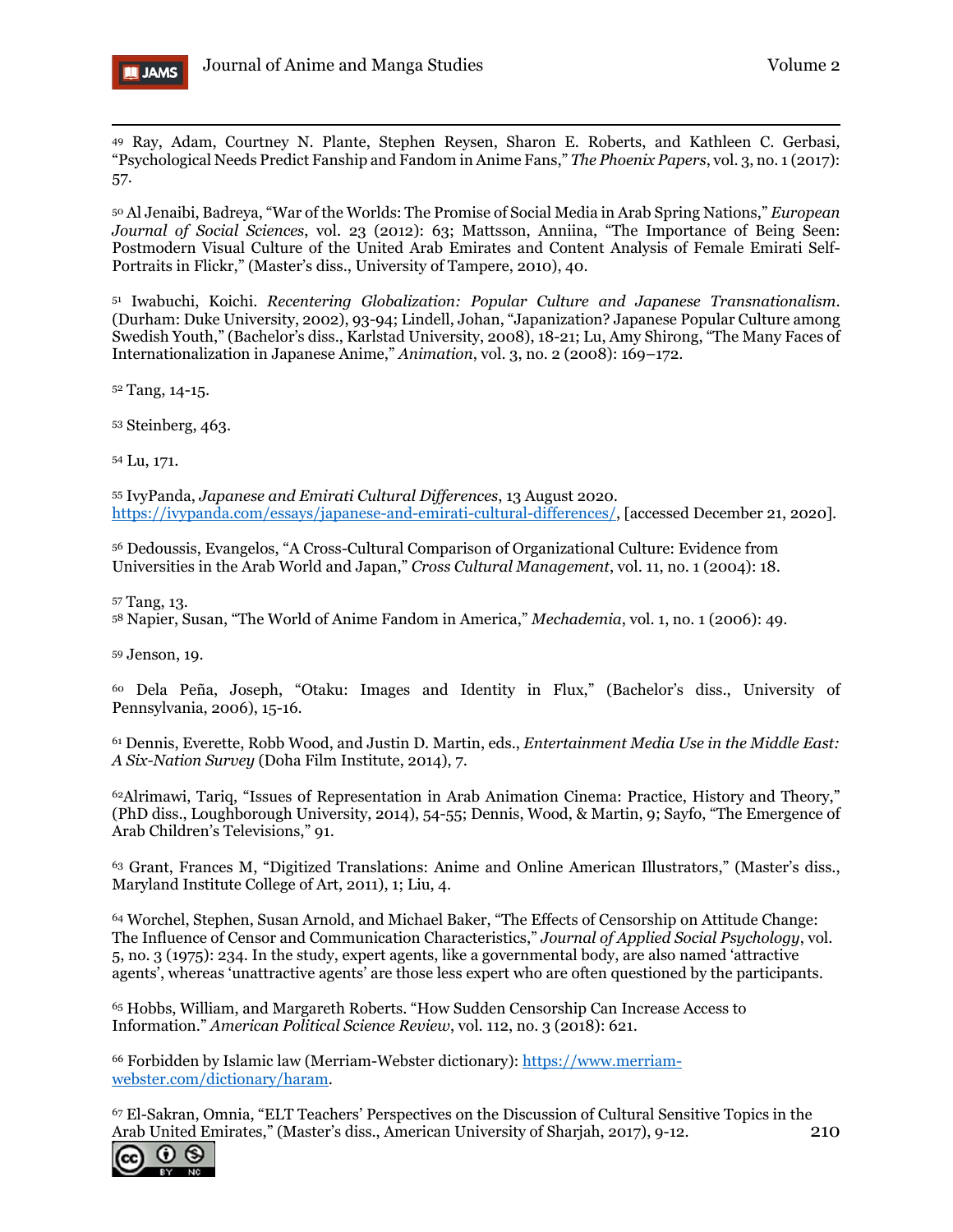

<span id="page-26-0"></span>Dennis, Wood, & Martin, 12.

<span id="page-26-1"></span>Grant, 6-7; Liu, 4; Steinberg, 459.

<span id="page-26-2"></span> Ahmed, Azza, "Marathon TV Watching among Emiratis in the Interactive Media Environment," *Arab Media & Society*, no. 27 (2019): 3-7.

<span id="page-26-3"></span>Jenson, 19-20.

<span id="page-26-4"></span>Tsutsui, 16-17; Gonçalves, Navio, and Moura, 248.

<span id="page-26-5"></span>Newitz, 1-2.

<span id="page-26-6"></span>El-Sakran, 9.

<span id="page-26-7"></span>Alrimawi, 4-14; Sayfo, "The Emergence of Arab Children's Televisions", 78-81.

<span id="page-26-8"></span> Choen, 247-248; Hassan, Nor Azlili, Iza Sharina Sallehuddin, and Nik Norazira Abd Aziz*,* "Acceptance on Anime among University Students," *Jurnal Alauddin Sulaiman Shah*, vol. 5, no. 1 (2018): 197.

<span id="page-26-9"></span>Tang, 6.

<span id="page-26-10"></span>Dennis, Wood and Martin, 9.

<span id="page-26-11"></span> Dubai, S. M. E., *A Small and Medium Enterprises Development Perspective of the Media Industry in Dubai*, 2013,

[http://www.dubaided.ae/StudiesandResearchDocumentsinArabic/DUBAI\\_SME\\_Media\\_Industry\\_Repo](http://www.dubaided.ae/StudiesandResearchDocumentsinArabic/DUBAI_SME_Media_Industry_Report.pdf) [rt.pdf](http://www.dubaided.ae/StudiesandResearchDocumentsinArabic/DUBAI_SME_Media_Industry_Report.pdf) [accessed June 29, 2020].

<span id="page-26-12"></span> Dawson, Rachel, "Writers and Illustrators Are Defining Manga in a Local Way," *Khaleej Times*, 17 December 2017, [https://www.khaleejtimes.com/Writers-and-illustrators-are-defining-manga-in-a-local](https://www.khaleejtimes.com/Writers-and-illustrators-are-defining-manga-in-a-local-way)[way](https://www.khaleejtimes.com/Writers-and-illustrators-are-defining-manga-in-a-local-way) [accessed June 29, 2020].

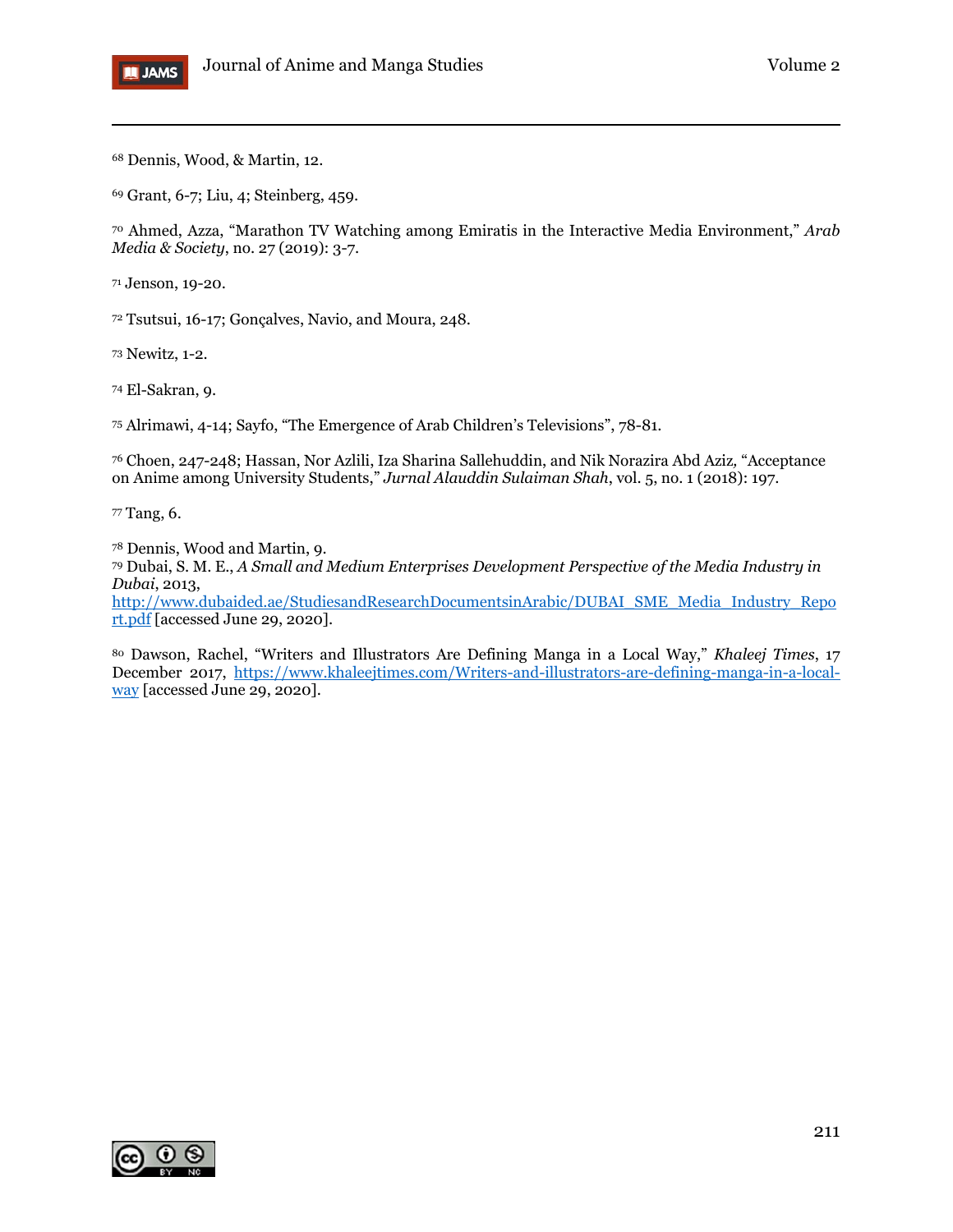

# $\overline{a}$ **Bibliography**

- Acocella, Ivana. "The Focus Groups in Social Research: Advantages and Disadvantages," *Quality and Quantity*, vol. 46, no. 4 (2012). pp. 1125–1136. DOI: [10.1007/s11135-](https://doi.org/10.1007/s11135-011-9600-4) [011-9600-4.](https://doi.org/10.1007/s11135-011-9600-4)
- Ahmed, Azza. "Marathon TV Watching among Emiratis in the Interactive Media Environment," *Arab Media & Society*, no. 27 (2019). [https://www.arabmediasociety.com/wp-content/uploads/2019/06/1-](https://www.arabmediasociety.com/wp-content/uploads/2019/06/1-10793713.pdf) [10793713.pdf.](https://www.arabmediasociety.com/wp-content/uploads/2019/06/1-10793713.pdf)
- Al-Bustani, Hareth. "Anime Draws a Crowd in UAE." *The National*, 28 November 2016, [https://www.thenational.ae/uae/anime-draws-a-crowd-in-uae-](https://www.thenational.ae/uae/anime-draws-a-crowd-in-uae-1.222889?videoId=5602699077001)[1.222889?videoId=5602699077001.](https://www.thenational.ae/uae/anime-draws-a-crowd-in-uae-1.222889?videoId=5602699077001)
- Ali, Nusrat. "Manga: Japan's Comic Connection with the UAE." *Gulf Business*, 29 March 2014, [https://gulfbusiness.com/manga-japans-comic-connection-uae/.](https://gulfbusiness.com/manga-japans-comic-connection-uae/)
- Alrimawi, Tariq. "Issues of Representation in Arab Animation Cinema: Practice, History and Theory." PhD diss., Loughborough University, 2014. https://repository.lboro.ac.uk/articles/thesis/Issues of representation in Ara b animation cinema practice history and theory/9333083/1.
- Al Jenaibi, Badreya. "War of the Worlds: The Promise of Social Media in Arab Spring Nations." *European Journal of Social Sciences*, vol. 23 (2012). p. 63-86.
- Ansari, Saffiya. "Ka-Boom! Middle East Film and Comic Con Takes Dubai by Storm." *Arab News*, 7 April 2017, [http://www.arabnews.com/node/1080561/art](http://www.arabnews.com/node/1080561/art-culturerelationships-between-uae-japan/)[culturerelationships-between-uae-japan/.](http://www.arabnews.com/node/1080561/art-culturerelationships-between-uae-japan/)
- Chandler-Olcott, Kelly. "Anime and Manga Fandom: Young People's Multiliteracies Made Visible." *Handbook of Research on Teaching Literacy Through the Communicative and Visual Arts*, edited by James Flood, Shirley Brice Heath, and Diane Lapp. (Abingdon: Routledge, 2015). pp. 247–57.
- Cohen, Jonathan. "Defining Identification: A Theoretical Look at the Identification of Audiences with Media Characters." *Mass Communication and Society*, vol. 4, no. 3 (2001). pp. 245–264. DOI: [10.1207/S15327825MCS0403\\_01.](https://doi.org/10.1207/S15327825MCS0403_01)
- 212 Choo, Kukhee. "Cool Governance: Japan's Ubiquitous Society, Surveillance and Creative Industries." *Culture, Theory and Critique*, vol. 59, no. 2 (2018). pp. 94–118. DOI: [10.1080/14735784.2018.1424005.](https://doi.org/10.1080/14735784.2018.1424005)

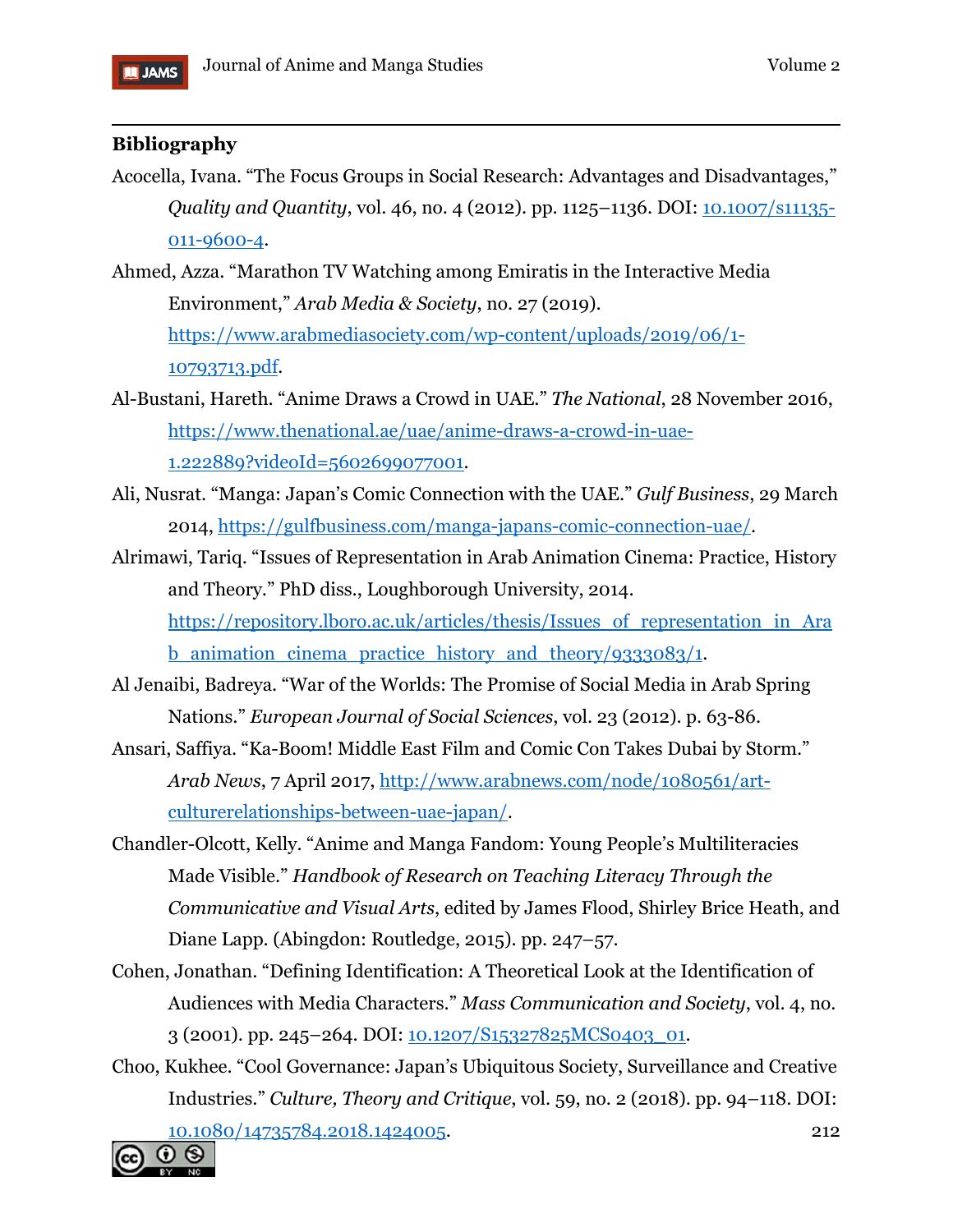

- $\overline{a}$ Dalil, Zakaria. "Manga and Anime: A Gateway to the Japanese Culture: Moroccan Fan Community as a Case Study." Master's diss., Moulay Ismail University, 2015. [https://www.academia.edu/29793501/Manga\\_and\\_Anime\\_a\\_gateway\\_to\\_the\\_](https://www.academia.edu/29793501/Manga_and_Anime_a_gateway_to_the_Japanese_culture) Japanese culture.
- Dawson, Rachel. "Writers and Illustrators Are Defining Manga in a Local Way." *Khaleej Times*, 17 December 2017. [https://www.khaleejtimes.com/Writers-and](https://www.khaleejtimes.com/Writers-and-illustrators-are-defining-manga-in-a-local-way)[illustrators-are-defining-manga-in-a-local-way.](https://www.khaleejtimes.com/Writers-and-illustrators-are-defining-manga-in-a-local-way)
- Dedoussis, Evangelos. "A Cross-Cultural Comparison of Organizational Culture: Evidence from Universities in the Arab World and Japan." *Cross Cultural Management*, vol. 11, no. 1 (2004). pp. 15–34. DOI: [10.1108/13527600410797729.](https://doi.org/10.1108/13527600410797729)
- Dela Peña, Joseph. "Otaku: Images and Identity in Flux." Bachelor's diss., University of Pennsylvania, 2006. [https://repository.upenn.edu/curej/9.](https://repository.upenn.edu/curej/9)
- Dennis, Everette, Robb Wood, and Justin D. Martin. *Entertainment Media Use in the Middle East: A Six-Nation Survey*. Doha Film Institute. 2014. https://www.academia.edu/32359647/Entertainment Media Use in the Mid [dle\\_East\\_A\\_Six\\_Nation\\_Survey.](https://www.academia.edu/32359647/Entertainment_Media_Use_in_the_Middle_East_A_Six_Nation_Survey)
- Dubai, S. M. E. *A Small and Medium Enterprises Development Perspective of the Media Industry in Dubai*. 2013. [http://www.dubaided.ae/StudiesandResearchDocumentsinArabic/DUBAI\\_SME](http://www.dubaided.ae/StudiesandResearchDocumentsinArabic/DUBAI_SME_Media_Industry_Report.pdf) [\\_Media\\_Industry\\_Report.pdf.](http://www.dubaided.ae/StudiesandResearchDocumentsinArabic/DUBAI_SME_Media_Industry_Report.pdf)
- El-Sakran, Omnia. "ELT Teachers' Perspectives on the Discussion of Cultural Sensitive Topics in the Arab United Emirates." Master's diss., American University of Sharjah, 2017. [http://hdl.handle.net/11073/8862.](http://hdl.handle.net/11073/8862)
- Fakih, Marwa. *Podcast Production in the Gulf Arab States: Expanding Beyond the Region.* The Arab Gulf States Institute in Washington. 18 March 2019. [https://agsiw.org/podcast-production-in-the-gulf-arab-states-expanding](https://agsiw.org/podcast-production-in-the-gulf-arab-states-expanding-beyond-the-region/)[beyond-the-region/.](https://agsiw.org/podcast-production-in-the-gulf-arab-states-expanding-beyond-the-region/)
- Galal, Ehab. "Reimagining Religious Identities in Children's Programs on Arabic Satellite-TV: Intentions and Values." *New Media in the Middle East*, edited by Jakob Feldt and Peter Seeberg. (Odense: Syddansk Universitetsforlag, 2006). pp.

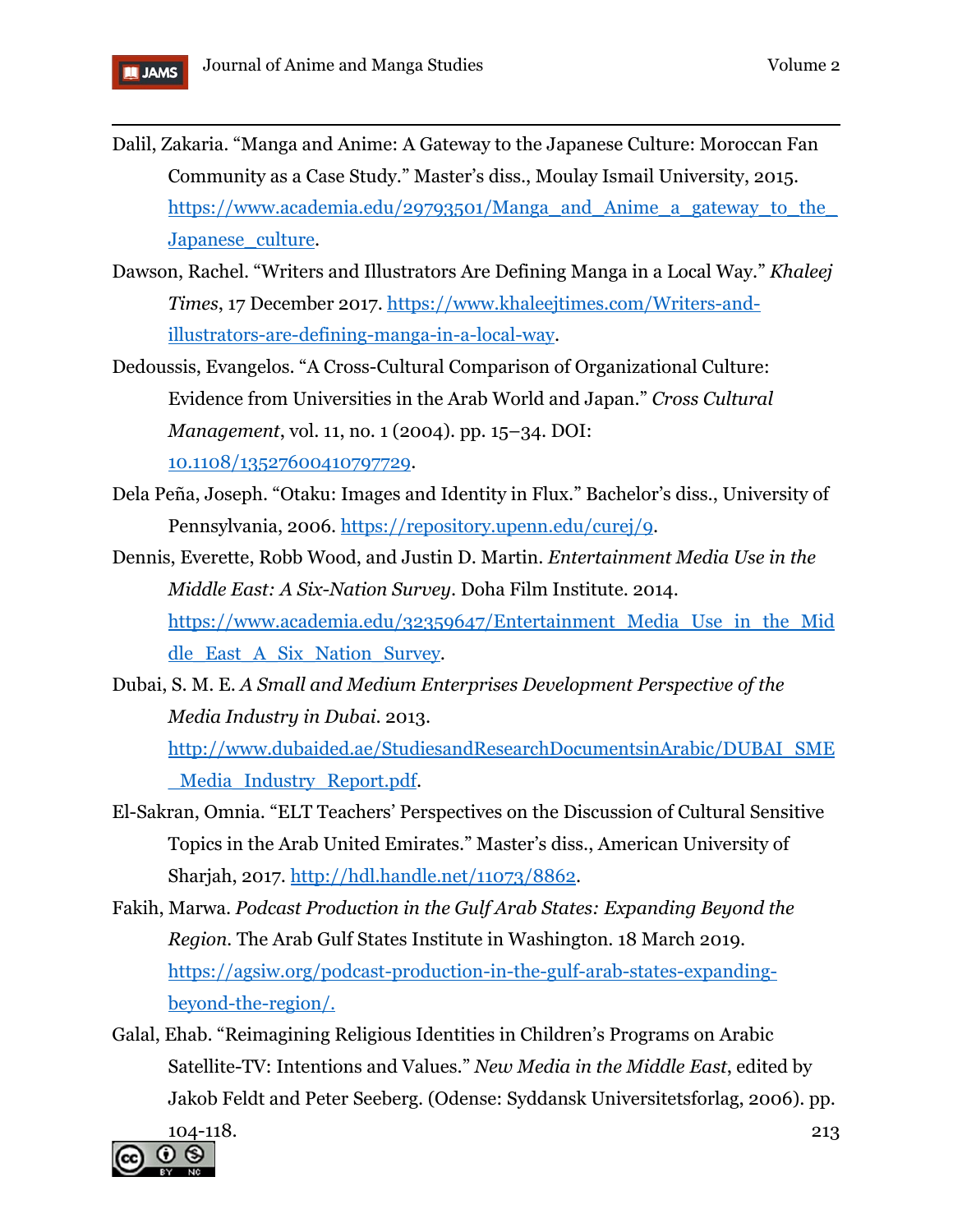

- $\overline{a}$ Gonçalves, Joao, Catarina Navio, and Pedro Moura*.* "'The Occidental Otaku: Portuguese Audience Motivations for Viewing Anime." *Convergences: The International Journal of Research into New Media Technologies*, vol. 27, no. 1 (2020). pp. 247–265. DOI: [10.1177/1354856520923966.](https://doi.org/10.1177/1354856520923966)
- Good, Oliver. "Mad About Manga." *The National*, 22 September 2009. [https://www.thenational.ae/arts-culture/mad-about-manga-](https://www.thenational.ae/arts-culture/mad-about-manga-1.505796?videoId=5766484581001)[1.505796?videoId=5766484581001.](https://www.thenational.ae/arts-culture/mad-about-manga-1.505796?videoId=5766484581001)
- Grant, Frances M. "Digitized Translations: Anime and Online American Illustrators." Master's diss., Maryland Institute College of Art, 2011. [https://search.proquest.com/openview/2e4e74f7e5403c8c46abc06d14ee2e0a/1?](https://search.proquest.com/openview/2e4e74f7e5403c8c46abc06d14ee2e0a/1?pq-origsite=gscholar&cbl=18750&diss=y) [pq-origsite=gscholar&cbl=18750&diss=y.](https://search.proquest.com/openview/2e4e74f7e5403c8c46abc06d14ee2e0a/1?pq-origsite=gscholar&cbl=18750&diss=y)
- Gueydan-Turek, Alexandra. "The Rise of Dz-Manga in Algeria: Glocalization and the Emergence of a New Transnational Voice." *Journal of Graphic Novels and Comics*, vol. 4, no. 1 (2013). pp. 161–178. DOI: [10.1080/21504857.2013.784203.](https://doi.org/10.1080/21504857.2013.784203)
- Gushiken, Yuji, and Tatiane Hirata. "Processes of Cultural and Media Consumption: The Image of 'Otaku', from Japan to the World." *Intercom: Revista Brasileira de Ciências da Comunicação*, vol. 37 (2014). pp. n.d. DOI: [10.1590/1809-](https://doi.org/10.1590/1809-584420146) [584420146.](https://doi.org/10.1590/1809-584420146)
- Hobbs, William, and Margareth Roberts. "How Sudden Censorship Can Increase Access to Information." *American Political Science Review*, vol. 112, no. 3 (2018). pp. 621–636. DOI: [10.1017/S0003055418000084.](https://doi.org/10.1017/s0003055418000084)
- Hassan, Nor Azlili, Iza Sharina Sallehuddin, and Nik Norazira Abd Aziz*.* "Acceptance on Anime among University Students." *Jurnal Alauddin Sulaiman Shah*, vol. 5, no. 1 (2018). pp. 195–205.

[http://journal.kuis.edu.my/jsass/images/files8/jsass\\_vol5bil1\\_016\\_norazlili.pdf](http://journal.kuis.edu.my/jsass/images/files8/jsass_vol5bil1_016_norazlili.pdf)

Hootsuite. *Hootsuite Global Report 2019*. 2019.

[https://www.slideshare.net/DataReportal/digital-2019-united-arab-emirates](https://www.slideshare.net/DataReportal/digital-2019-united-arab-emirates-january-2019-v02)[january-2019-v02.](https://www.slideshare.net/DataReportal/digital-2019-united-arab-emirates-january-2019-v02)

Iwabuchi, Koichi. *Recentering Globalization: Popular Culture and Japanese Transnationalism*. (Durham: Duke University, 2002). DOI:

[10.1215/9780822384083.](https://doi.org/10.1215/9780822384083)



.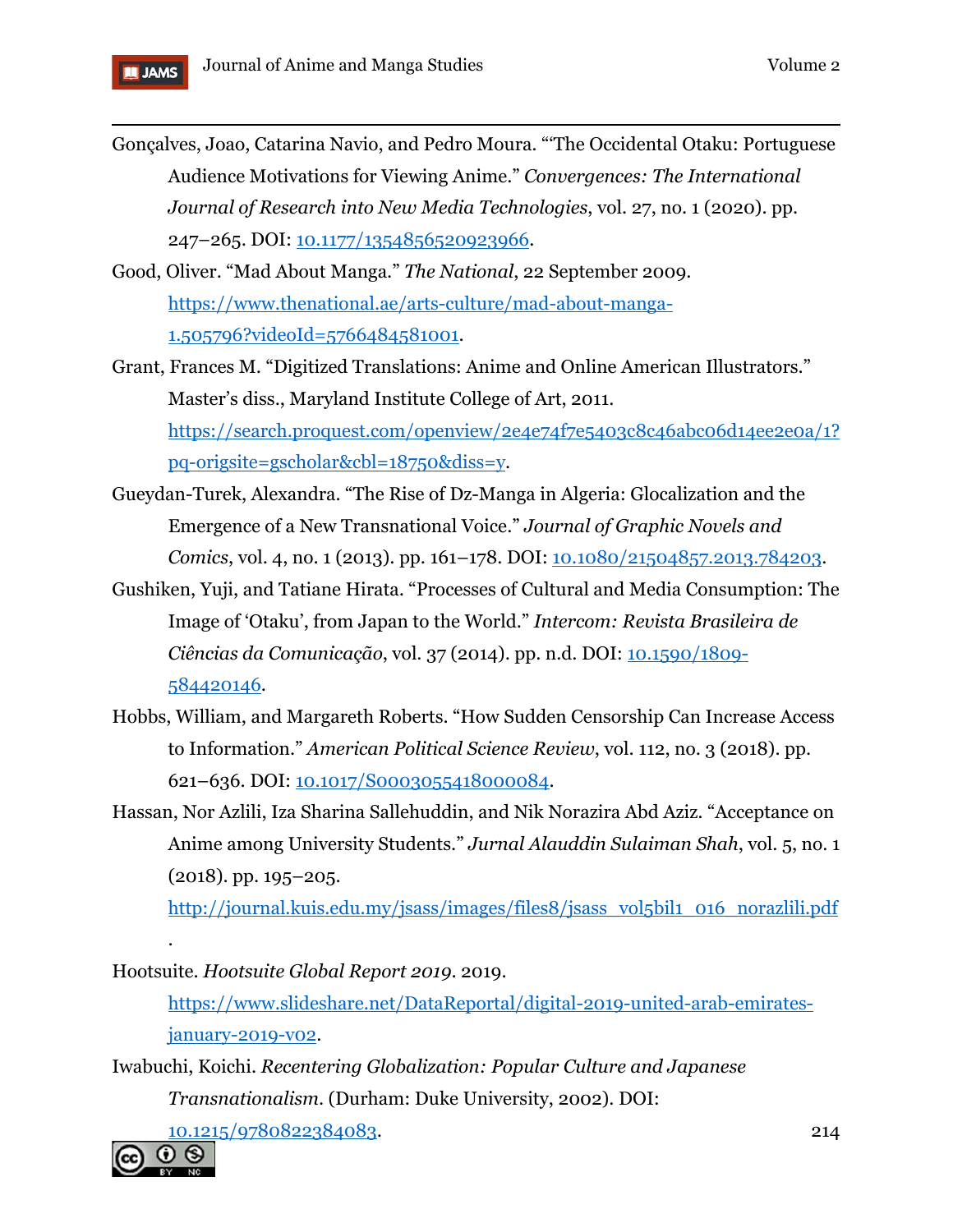- Ikeguchi, Cecilia B. "The Otaku Culture and Its Cultural Ramifications." *Journalism and Mass Communication*, vol. 8, no. 5 (2018). pp. 246–259. DOI: [10.17265/2160-](https://doi.org/10.17265/2160-6579/2018.05.003) [6579/2018.05.003.](https://doi.org/10.17265/2160-6579/2018.05.003)
- IvyPanda. *Japanese and Emirati Cultural Differences*. 13 August 2020. [https://ivypanda.com/essays/japanese-and-emirati-cultural-differences/.](https://ivypanda.com/essays/japanese-and-emirati-cultural-differences/)
- Jenson, Joli. "Fandom and Pathology: the Consequences of Characterization." *The Adoring Audience: Fan Culture and Popular Media*, edited by Lisa A. Lewis. (London and New York: Routledge, 1992). pp. 9–27.
- Jozuka, Emiko. "Japanese Anime: From 'Disney of the East' to a Global Industry Worth Billion." *CNN*, 29 July 2019, [https://edition.cnn.com/style/article/japan-anime](https://edition.cnn.com/style/article/japan-anime-global-identity-hnk-intl/index.html)[global-identity-hnk-intl/index.html.](https://edition.cnn.com/style/article/japan-anime-global-identity-hnk-intl/index.html)
- King, Neil. "How Pop Culture Is Reaching Its Potential in the GCC." *Gulf Business*, 13 April 2019, [https://gulfbusiness.com/pop-culture-reaching-potential-gcc/.](https://gulfbusiness.com/pop-culture-reaching-potential-gcc/)
- Kumar, Anjana. "Meet UAE's Extreme Hobbyists, Xpress." *Gulf News*, 19 July 2017, [https://gulfnews.com/xpress/news/meet-uae-s-extreme-hobbyists-1.2061348.](https://gulfnews.com/xpress/news/meet-uae-s-extreme-hobbyists-1.2061348)
- Lamerichs, Nicolle. "The Cultural Dynamic of Doujinshi and Cosplay: Local Anime Fandom in Japan, USA and Europe." *Participations* vol. 10, no. 1 (2013): pp. 154- 176.
- Lindell, Johan. "Japanization? Japanese Popular Culture among Swedish Youth." Bachelor's diss., Karlstad University, 2008. [http://www.diva](http://www.diva-portal.org/smash/get/diva2:186/FULLTEXT01.pdf)[portal.org/smash/get/diva2:186/FULLTEXT01.pdf.](http://www.diva-portal.org/smash/get/diva2:186/FULLTEXT01.pdf)
- Liu, Kuei-Chuan. "Globalization in Different Directions: Glocalization and Cultural Distances between Otaku Cultures in Different Regions." Master's diss., University of Tilburg, n.d. [http://arno.uvt.nl/show.cgi?fid=142176.](http://arno.uvt.nl/show.cgi?fid=142176)
- Lu, Amy Shirong. "The Many Faces of Internationalization in Japanese Anime." *Animation*, vol. 3, no. 2 (2008). pp. 169–87. DOI:  $\frac{10.1177}{17.46847708091893}$ .
- Mazour, Abbigail. "The Reality of Escape in Fantasy." Bachelor's Thesis, The University of Nebraska-Lincoln, 2018. Retrieved from <https://digitalcommons.unl.edu/honorstheses/54/>
- Mattsson, Anniina. "The Importance of Being Seen: Postmodern Visual Culture of the United Arab Emirates and Content Analysis of Female Emirati Self-Portraits in

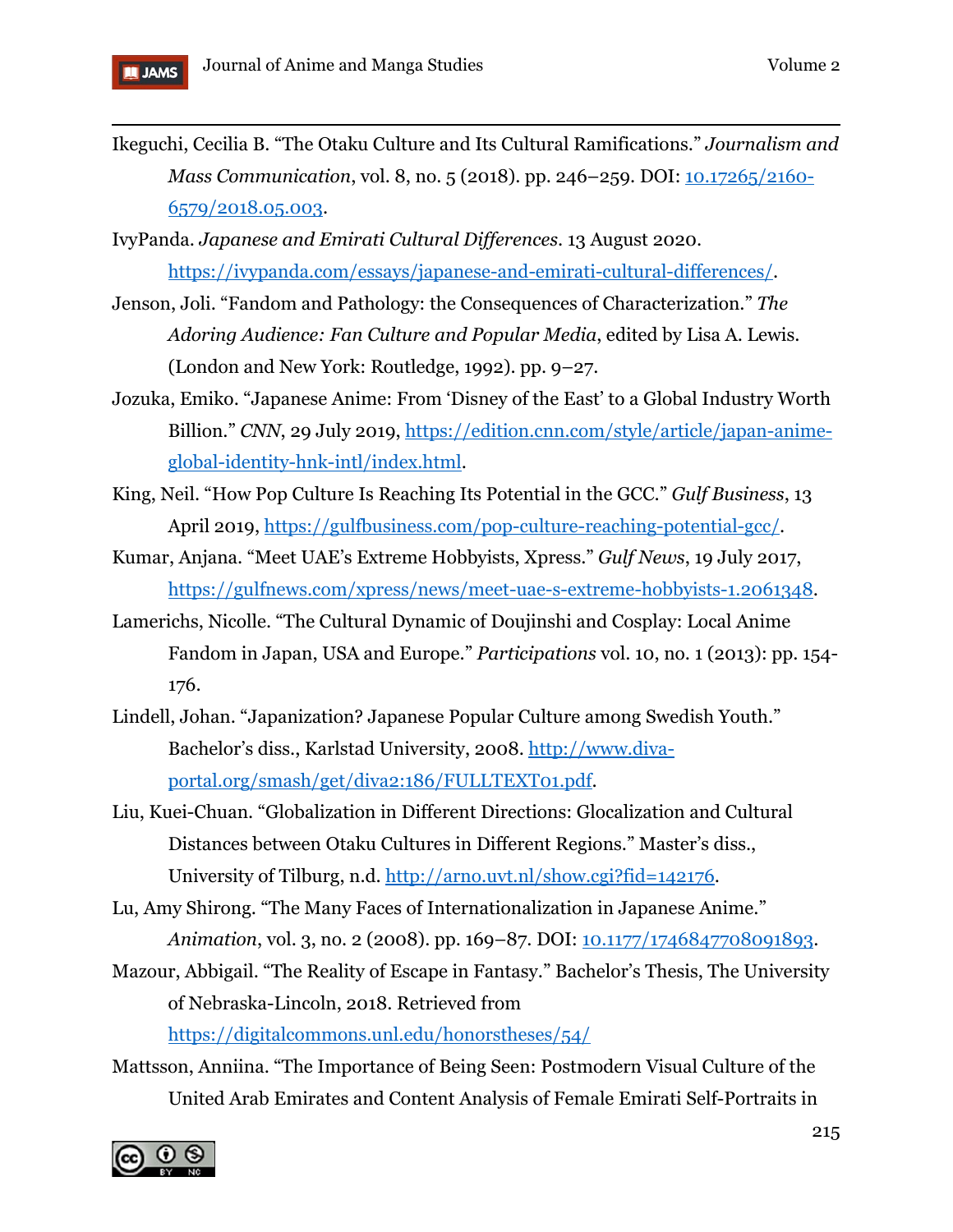

Flickr." Master's diss., University of Tampere, 2010. [http://urn.fi/urn:nbn:fi:uta-](http://urn.fi/urn:nbn:fi:uta-1-21010)[1-21010.](http://urn.fi/urn:nbn:fi:uta-1-21010)

- Medialab. *UAE Digital Media Statistics (Infographics)*. 2019. [https://www.themedialab.me/uae-digital-media-statistics-2019/.](https://www.themedialab.me/uae-digital-media-statistics-2019/)
- MEFCC. *Middle East's First Comic-Con Infographics Report*. 2019. [https://www.mefcc.com/en/why-exhibit/INFOGRAPHIC.html.](https://www.mefcc.com/en/why-exhibit/INFOGRAPHIC.html)
- Miles, Matthew B., Huberman, Michael A., Saldaña, Johnny. "Qualitative Data Analysis: A Methods Sourcebook". (Arizona State University, USA: Sage Publications, Inc., 2014).
	- Morgandi, Federica. "Everything You Need to Know About Otaku." *Diggit Magazine*, 14 March 2019, [https://www.diggitmagazine.com/articles/everything-you-need](https://www.diggitmagazine.com/articles/everything-you-need-know-about-otaku)[know-about-otaku.](https://www.diggitmagazine.com/articles/everything-you-need-know-about-otaku)
	- Nagata, Kazuaki. "Anime Makes Japan a Cultural Superpower." *Japan Times*, 7 September 2010,

[https://www.japantimes.co.jp/news/2010/09/07/reference/anime-makes](https://www.japantimes.co.jp/news/2010/09/07/reference/anime-makes-japan-superpower/#.Xnt8kUB2tPY)[japan-superpower/#.Xnt8kUB2tPY.](https://www.japantimes.co.jp/news/2010/09/07/reference/anime-makes-japan-superpower/#.Xnt8kUB2tPY)

- Napier, Susan. "The World of Anime Fandom in America." *Mechademia*, vol. 1, no. 1 (2006). pp. 47–63. DOI: [10.1353/mec.0.0072.](https://doi.org/10.1353/mec.0.0072)
- Newitz, Annalee. "Anime Otaku: Japanese Animation Fans Outside Japan." *Bad Subjects*, vol. 13 (1994). pp. 1–12.
- Ray, Adam, Courtney N. Plante, Stephen Reysen, Sharon E. Roberts, and Kathleen C. Gerbasi*.* "Psychological Needs Predict Fanship and Fandom in Anime Fans." *The Phoenix Papers*, vol. 3, no. 1 (2017). pp. 56–68.
- "Region's Biggest Anime Expo, Japanese Culture Festival Coming to UAE." *Khaleej Times*, 22 August 2016, [https://www.khaleejtimes.com/anime-yourself.](https://www.khaleejtimes.com/anime-yourself)
- Saito, Tamaki, 2007. "Otaku Sexuality*.*" *Robot Ghosts, Wired Dreams: Japanese Science Fiction from Origins to Anime*, edited by Christopher Bolton, Istvan Csicsery-Ronay Jr., and Takayuki Tatsumi, (Minnesota: MN: University of Minnesota Press, 2007). pp.222-250.